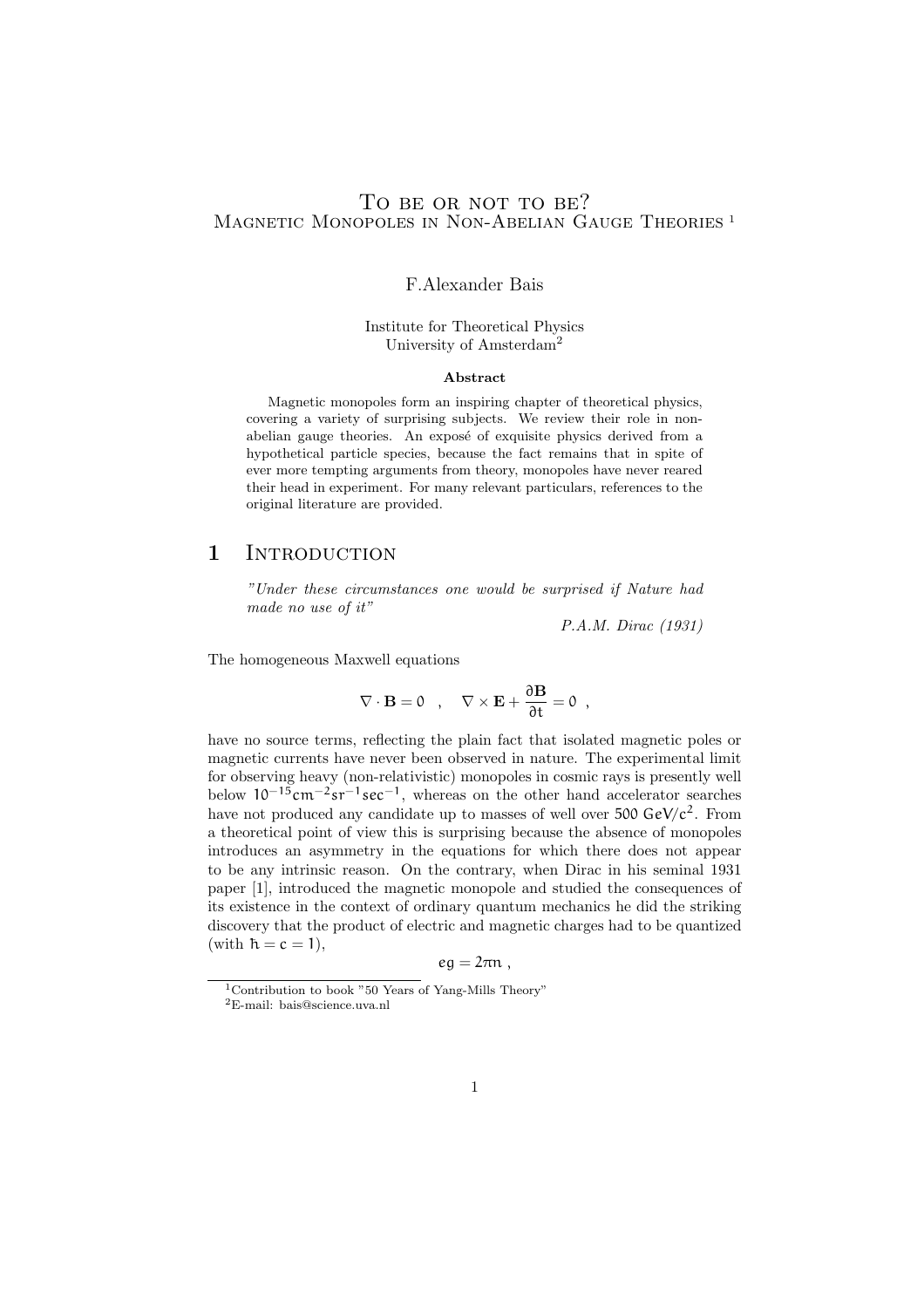implying that the existence of a single monopole would explain the observed quantization of all electric charges. In his paper he introduces the magnetic "Dirac" potential,

$$
eAD(\mathbf{r}) = \frac{eg}{4\pi} a_{\hat{\pi}}(\mathbf{r})
$$
  

$$
a_{\hat{\pi}}(\mathbf{r}) = \frac{\hat{\mathbf{r}} \times \hat{\mathbf{n}}}{r(1 - \hat{\mathbf{r}} \cdot \hat{\mathbf{n}})}
$$
(1)

which has besides the obvious singularity at the origin also a *string* singularity extending from the origin out along the  $\hat{\mathbf{n}}$  direction. It is the requirement that physical charges should not be able to detect the string that enforces the quantization condition. The quantization and conservation of magnetic charge in electrodynamics has a topological origin and is related to the existence of nontrivial circle bundles over the two-sphere

$$
U(1) \hookrightarrow B
$$
  
\n
$$
\downarrow
$$
  
\n
$$
S^2
$$
 (2)

These bundles are classified by the homotopy classes of of mappings of a circle in the gauge group  $U(1)$ . It follows also directly from the argument given by Dirac that the different allowed magnetic charges are indeed in one to one correspondence with these classes. The simplest nontrivial example is the case  $B = S<sup>3</sup>$ , corresponding to the so-called Hopf fibration introduced by the Hopf[2] in 1931, the same year in which Dirac wrote his monopole paper. This correspondence explains the topological nature of magnetic charge and its conservation; the addition or composition of charges is given by the homotopy group  $\pi_1(U(1)) \simeq \pi_1(S^1) = \mathbb{Z}$ . This topological argument may be extended to classify the Dirac-type monopoles in theories with non-abelian groups. For example in a pure gauge theory (with only adjoint fields) the group is the simply connected covering group divided by its center, e.g.  $G \simeq SU(N)/\mathbb{Z}_N$  and consequently  $\pi_1(G) = \mathbb{Z}_N$ , implying that Dirac-type monopole charges are only conserved modulo N. In spite of its attractive simplicity and elegance, the Dirac analysis is vulnerable because monoples have to be introduced by hand. A hypothetical particle which remains elusive to this very day.

In the theoretical arena however, monopoles thrived for the more then 70 years that followed. The subject certainly went through various ups and downs but it is fair to say that in spite of the dramatic lack of experimental evidence, the theoretical case has gained strength to the point that monopoles appear to be unavoidable in any theory that wants to truly unify electromagnetism with the other fundamental forces. Whether it is through the road of Grand Unification or through the compactification of spatial dimensions  $\acute{a}$  la Kaluza and Klein and/or through String Theory, monopoles appear to be the price one has to pay.

A magnificent impetus to the subject was the remarkable discovery of 't Hooft and Polyakov[3, 4] that in non-abelian gauge theories spontaneously broken down to some  $U(1)$  subgroup, magnetic monopoles appear as solitons, i.e.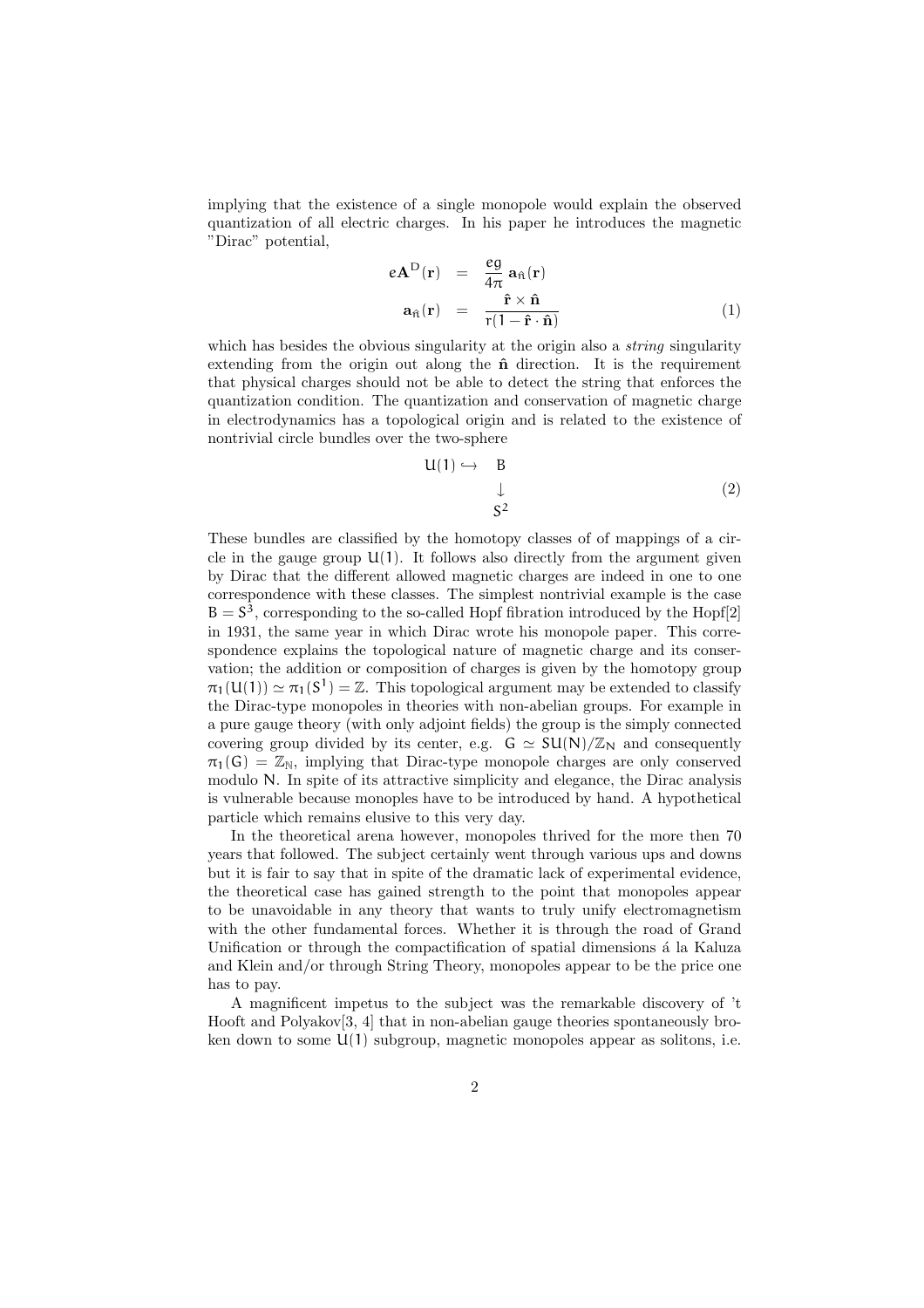as regular, finite energy solutions to the field equations. Monopoles reappeared as natural and unavoidable inhabitants of the non-abelian landscape; a package deal. And again the conservation of magnetic charge arose as a consequence of the topology of the solution space and not because of some symmetry argument.

After introducing some monopole essentials we discuss a variety of topics that make monopole physics so fascinating, varying from charge quantization issues and monopole stability, to making fermions out of bosons. From theta angle physics to the catalysis of baryon decay by Grand Unified Monopoles. From quantum moduli to the links with a myriad of integrable systems...

Quantum Chromo Dynamics is a different domain where monopoles have been used extensively in particular to explain the confinement phenomenon. Here the challenge is to show that the vacuum consist of monopoles that condensed to form a magnetically superconducting ground state which confines quarks, as was suggested by Mandelstam and 't Hooft. This is a statement that monopoles are literally everywhere! How paradoxical nature can get? We will return to this point when discussing the work of Seiberg and Witten on  $N=2$ supersymmetric Yang-Mills Theory.

## 2 Monopoles in Yang-Mills-Higgs Theories

We consider spontaneously broken gauge theory - or the Yang-Mills-Higgs system, with a gauge group G and a Higgs field Φ typically in the adjoint representation of the group. We write the Lagrangian <sup>3</sup>

$$
\mathcal{L} = -\frac{1}{4}F_{\mu\nu}^2 + (D_{\mu}\Phi)^2 - \lambda V(\Phi) , \qquad (3)
$$

where

$$
D_{\mu}\Phi = \partial_{\mu} + e[A_{\mu}, \Phi] \tag{4}
$$

The symmetry is broken to a subgroup  $H \subset G$  by a vacuum expectation value  $<\Phi>=\Phi_0$ . For the solutions one imposes the asymptotic condition at spatial infinity that each of the terms vanishes sufficiently fast to have an integrable energy density. This implies that  $\Phi(\infty) \approx \Phi_0$  but also that  $D_\mu \Phi(\infty) \approx 0$ . We may also conclude that

$$
[D_{\mu}, D_{\nu}]\Phi \approx 0 , \qquad (5)
$$

which implies that the only allowed long range (Coulombic type) components for the gauge field  $F_{\mu\nu} \propto [D_{\mu}, D_{\nu}]$  have to lie in the unbroken part H.

### 2.1 THE BPS LIMIT

In the Lagrangian (3) one may set the parameter  $\lambda = 0$ , which corresponds to the so-called Bogomol'nyi-Prasad-Sommerfeld (BPS) limit. In this limit a lower

<sup>3</sup>Traces over squares of generators are implied but not explicitly indicated if obvious. Spatial vector quantities are printed in boldface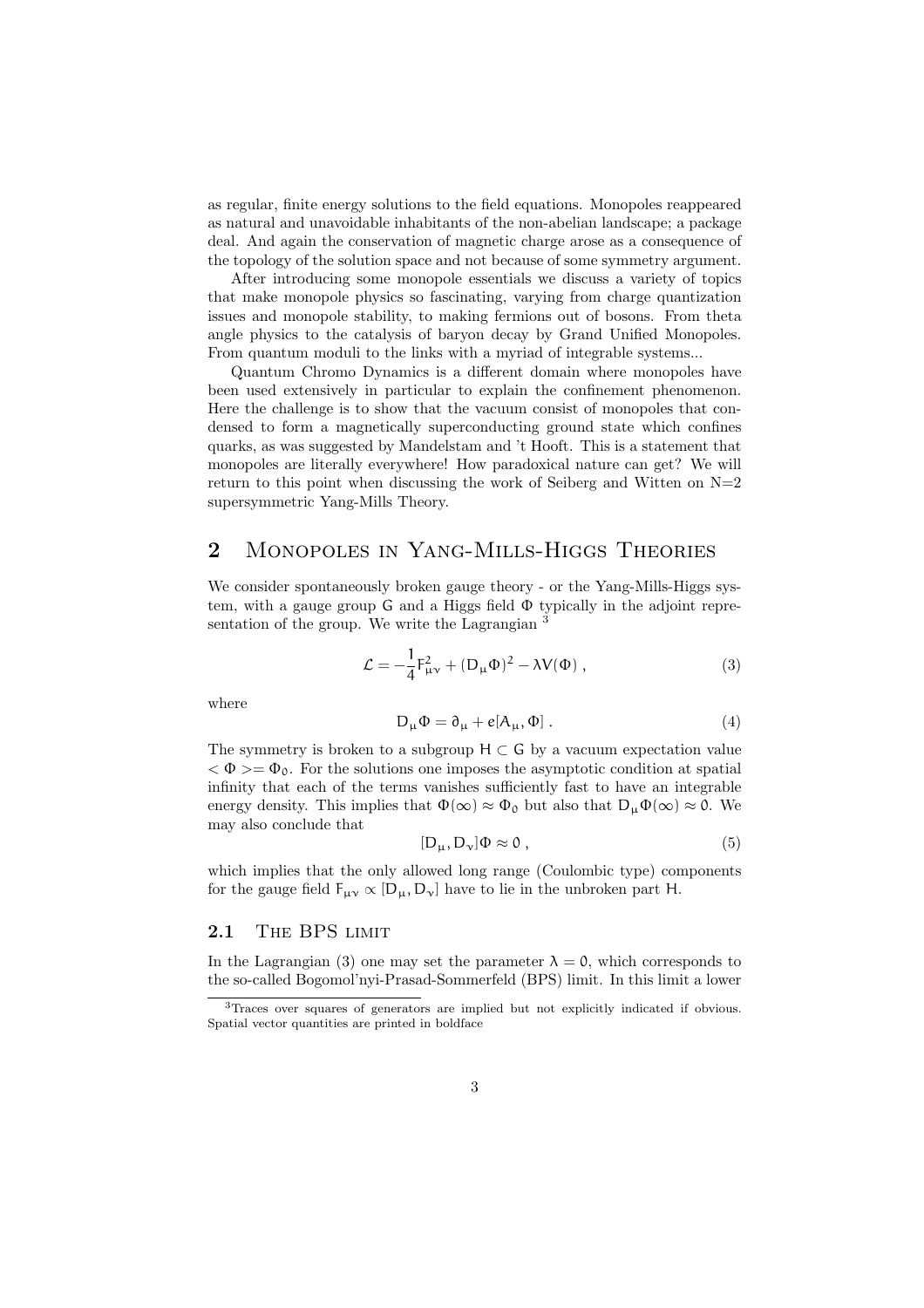bound on the energy for a static, purely magnetic solution can be derived[5], the expression for the energy can be casted in the form

$$
E = \frac{1}{2} \int [\mathbf{B} \mp \mathbf{D} \Phi]^2 d^3 x \pm \int \mathbf{B} \cdot \mathbf{D} \Phi d^3 x . \tag{6}
$$

The last term can after a partial integration and using the Bianchi identity be rewritten  $DB = 0$  as,

$$
\pm \int \mathbf{B} \cdot \mathbf{D} \Phi \ d^3 x = |g\Phi_0| = \left(\frac{eg}{4\pi}\right) \left(\frac{4\pi}{e^2}\right) M_w , \qquad (7)
$$

where  $M_w = |e\Phi_0|$  is the mass of the charged vector particles. This calculation shows that the mass of the monopole is large: typically the mass scale in the theory divided by the fine structure constant. The lower bound in (6) is saturated if the fields satisfy the first order Bogomol'nyi equations

$$
\mathbf{B} = \pm \mathbf{D} \Phi \tag{8}
$$

This system of non-linear partial differential equations has been studied extensively and has become a most exquisite and rich laboratory for mathematical physics, in particular with respect to the study of higher dimensional integrable systems. We return to this topic towards the end of the Chapter.

#### 2.2 THE 'T HOOFT-POLYAKOV MONOPOLE

In 1974 't Hooft and Polyakov wrote their famous papers on the existence of a regular magnetic monopole solution in the Georgi-Glashow model with  $G =$  $SO(3)$  broken down to  $U(1)$  by a Higgs field in the triplet representation. Their argument implied the existence of such regular monopoles in any unified gauge theory where the  $U(1)$  of electromagnetism would be a subgroup of some simple non-abelian group. The crucial difference with the original Dirac proposal was that, because these monopoles appear as regular, soliton-like solutions to the classical field equations, they are unavoidable and cannot be left out. It is amusing to note that it was originally thought that unifying electromagnetism in a larger compact non-abelian group would explain the quantization of electric charge without the need for magnetic monopoles. This basically because the charge generator is identified with a *compact*  $U(1)$  generator of the unified group. With the discovery of the regular monopoles the two ways to obtain charge quantization boil down to one and the same argument. 't Hooft and Polyakov wrote down a spherically symmetric *ansatz* with respect to the mixed angular momentum generator  $\mathbf{J}=\mathbf{L}+\mathbf{T}$ , where  $\mathbf{L}=-i\,\mathbf{r}\times\nabla$  is the ordinary spatial part of angular momentum and  $\bf{T}$  stands for the generators of the gauge group. The symmetric *ansatz* obeys the following natural conditions:

$$
\begin{array}{rcl}\n[J_i, \Phi] & = & 0\\ \n[J_i, A_j] & = & i\varepsilon_{ijk} A_k\n\end{array}
$$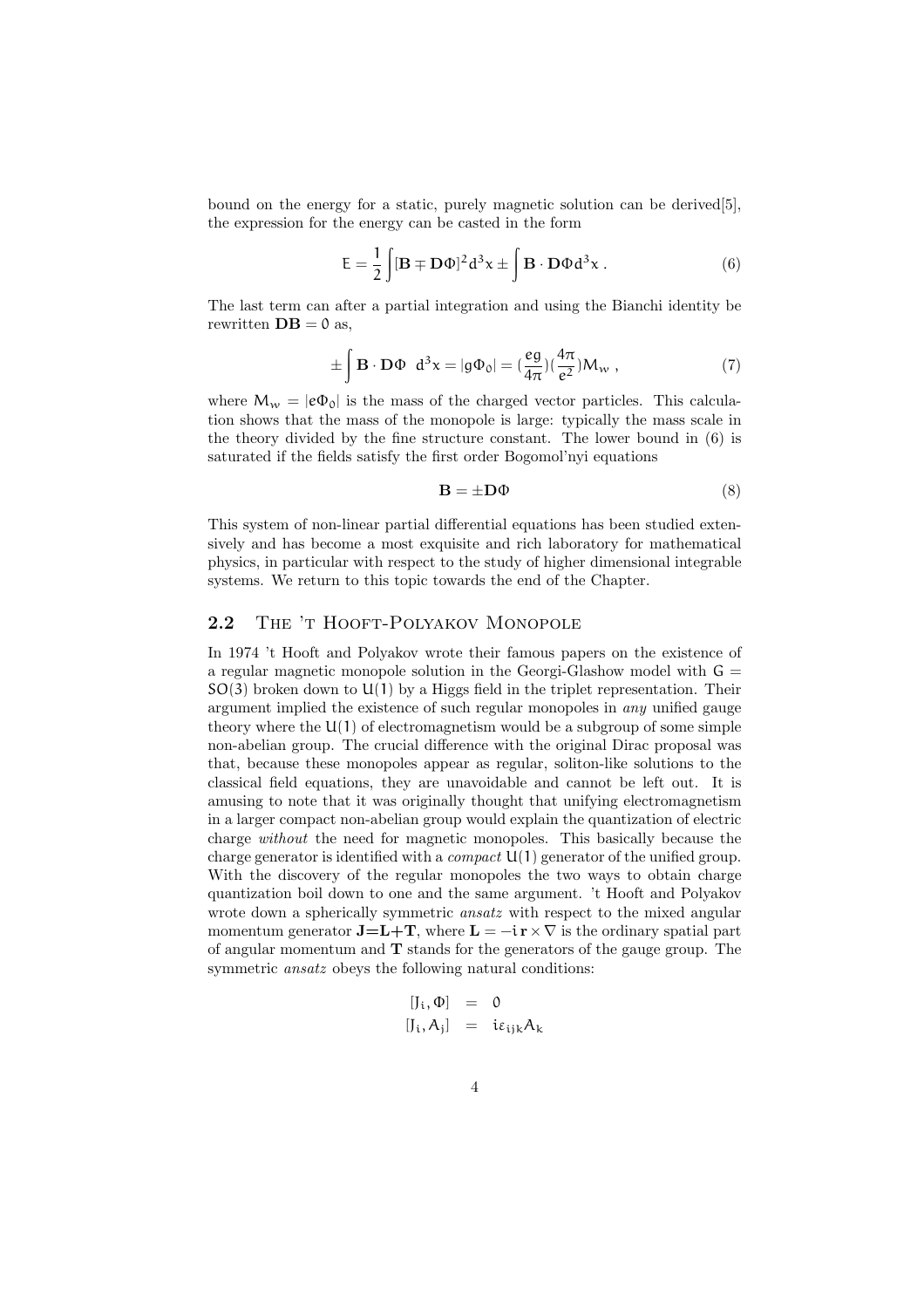Figure 1: The topology of the isovector Higgs field for the 't Hooft-Polyakov monopole configuration, where the orientation in isospace is aligned with the position vector in real space.

and takes the form

$$
\Phi = \frac{h(x)}{x} (\hat{\mathbf{r}} \cdot \mathbf{T})
$$
  
\n
$$
\mathbf{A} = \frac{1 - k(x)}{x} (\hat{\mathbf{r}} \times \mathbf{T})
$$
 (9)

where we used the dimensionless variable  $x \equiv e f r$  with  $f \equiv |\Phi_0|$ . Prasad and Sommerfield found an exact solution [6] in the BPS limit named after them.

$$
h(x) = 1 - x \coth x , k(x) = \frac{x}{\sinh x} .
$$
 (10)

It was later pointed out by Bogomol'nyi that these expressions are a solution to a beautiful and much simpler system of the first order equations (8). Calculating the magnetic charge by integrating the unbroken radial magnetic field component at infinity, the intriguing result  $g = 4\pi/e$  came out - twice the Dirac value. On the other hand, realizing that the monopole solution could also be written down in a theory with fields in doublet representations makes it less surprising, because these fields carry  $q = \pm e/2$ . Dirac's veto is respected by all charges in the theory.

# 3 Charge quantization in non-abelian theo-**RIES**

We remarked before that long range fields are allowed only in the unbroken part of the gauge group. Simple time independent solutions that for large r have a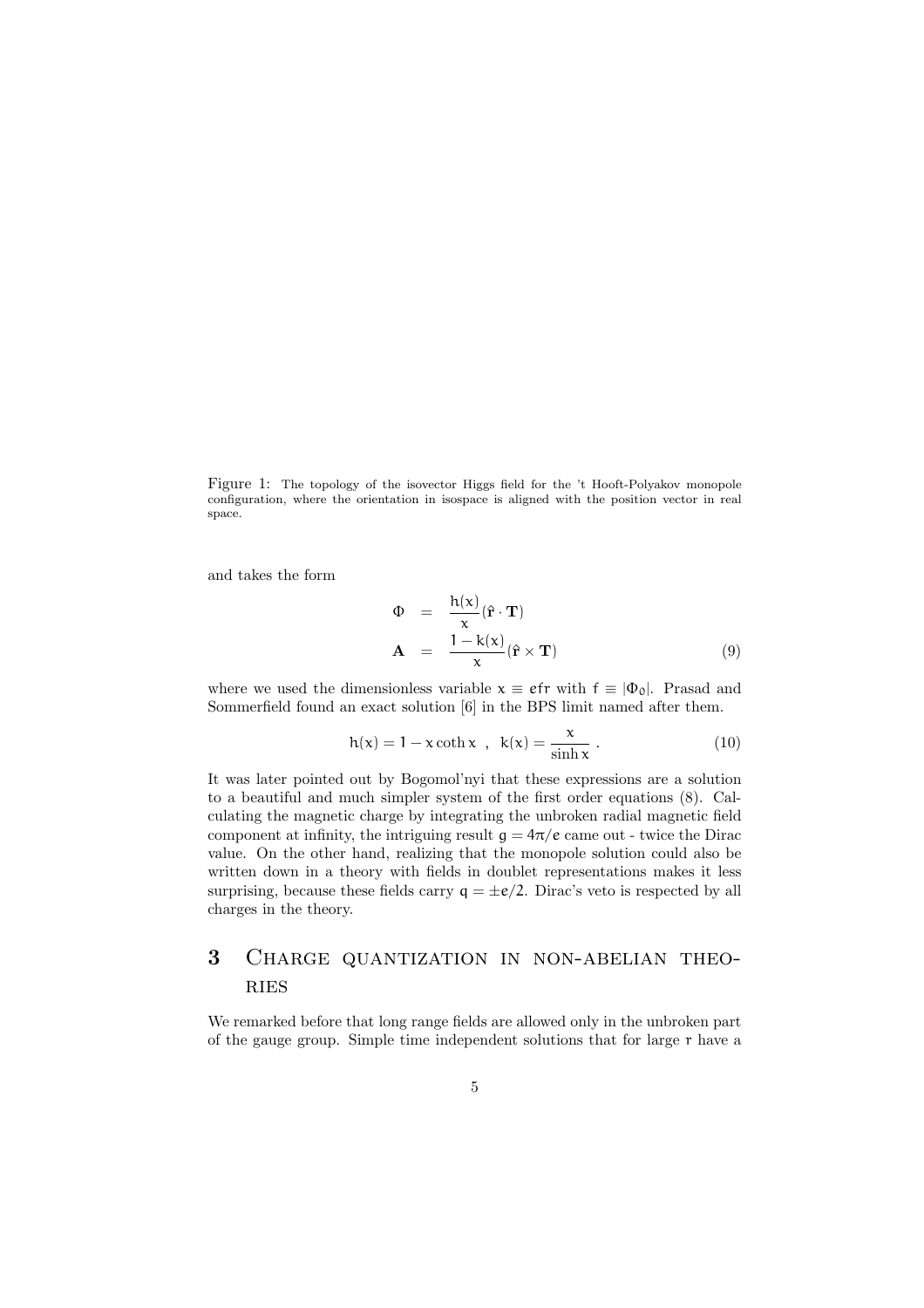purely magnetic monopole field are

$$
eA = \frac{eg}{4\pi} (1 + \cos \theta) d\varphi + O(\frac{1}{r^2})
$$
\n(11)

where the quantity  $eg/4\pi$  is a constant element in the Lie algebra of H, i.e. just a Dirac type potential for any component in the unbroken group.

The extension of the Dirac argument to the general non-abelian case is rather straightforward. As the electrically charged fields that may appear in the theory form representations of G one has to impose that these are single valued if acted upon by the group element exp eg. This quantization condition can be solved in terms of the simple roots  $\vec{\gamma}_i$  (with  $i = 1, ..., r$  and r is rank of H) of the root system of H. From the simple roots one constructs a convenient basis  ${C_i}$  for

Figure 2: The Lattice of allowed magnetic charges for the group SU(3) spanned by the (inverse) simple roots.

the commuting generators of the Cartan subalgebra of H with the property that each basis element has per definition half integral eigenvalues when acting on a basis vector of any representation, this is achieved by defining,

$$
C_i \equiv \frac{\vec{\gamma}_i}{|\vec{\gamma}_i|^2} \cdot \vec{C}
$$

where  $\{\vec{C}\}\$ is the familiar Weyl basis for the Cartan subalgebra. The solution to the quantization condition takes the simple form:

$$
\frac{eg}{4\pi} = \sum_{i=1}^{r} n_i C_i \tag{12}
$$

This solution can be represented as a r-dimenional lattice dual to the weight lattice of the group [7]. For the simple example of  $SO(3)$  the rank is r=1 and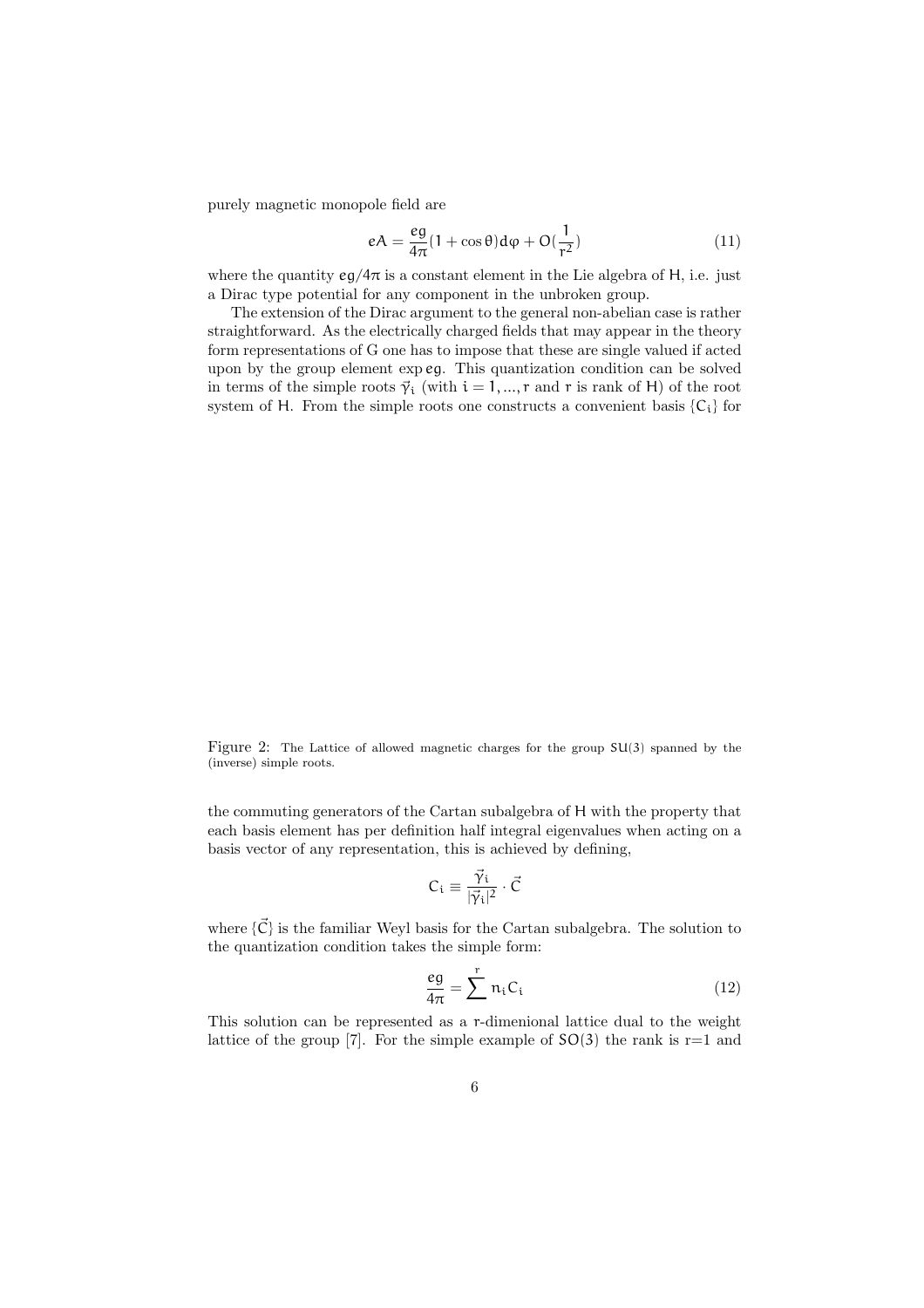one gets indeed the charges which are  $eq = 4\pi n$ . For the group SU(3) the corresponding magnetic charge lattice is given in Fig.2. In general the dual weight lattice may be thought of as the root lattice of a dual group and this observation led Goddard, Olive and Nuyts to suggest the existence of such a hidden dual symmetry group<sup>[8]</sup>. We note that the existence of nonsingular solutions or even the asymptotic stability of the allowed charges does of course not follow from the quantization condition.

#### 3.1 Topological Charges

Magnetic charges are conserved for topological reasons which implies that some suitably defined lowest allowed charges should be stable. It was recognized early on that the magnetic charge in non-abelian gauge theories could be related to some topological invariant defined by the asymptotic behavior of the Higgs field. The asymptotic conditions allow us to consider the Higgs field as a mapping from a closed surface at spatial infinity ∂M into the gauge orbit of the particular vacuum solution  $\Phi_0$ , this orbit or vacuum manifold is homeomorphic to the coset space G/H [9]. So from

$$
\Phi(\infty) : \partial M \to G/H \tag{13}
$$

it follows that these maps fall into inequivalent classes which form the second homotopy group of the coset space denoted as  $\pi_2(G/H)$ . These homotopy groups specify the composition rules for the topological charges in a quite general way, and it is worth saying a few things about them. The topological structure resides in the fiber bundle

$$
H \hookrightarrow G
$$
  
\n
$$
\downarrow G/H
$$
  
\n(14)

One may determine the homotopy structure by exploiting the following exact sequence of mappings of homotopy groups:

$$
\cdots \to \pi_2(G) \to \pi_2(G/H) \to \pi_1(H) \to \pi_1(G) \to \pi_1(G/H) \to \cdots
$$
 (15)

The exactness of the sequence refers to the fact that the image of a given homomorphism equals the kernel of the next one in the sequence. A theorem of Poincaré states that for all semisimple groups  $\pi_2(G) = 0$ , in which case the exactness of the sequence implies that

$$
\pi_2(G/H) \simeq \text{Ker}[\pi_1(H) \to \pi_1(G)] \tag{16}
$$

If G is simply connected  $(\pi_1(G) = 0)$  the topological classification boils down to the fundamental group of the unbroken gauge group H, very much in line with the generalized Dirac-argument of the previous section. This may be understood as follows, we take a simply connected gauge group and choose  $\Phi_0$  to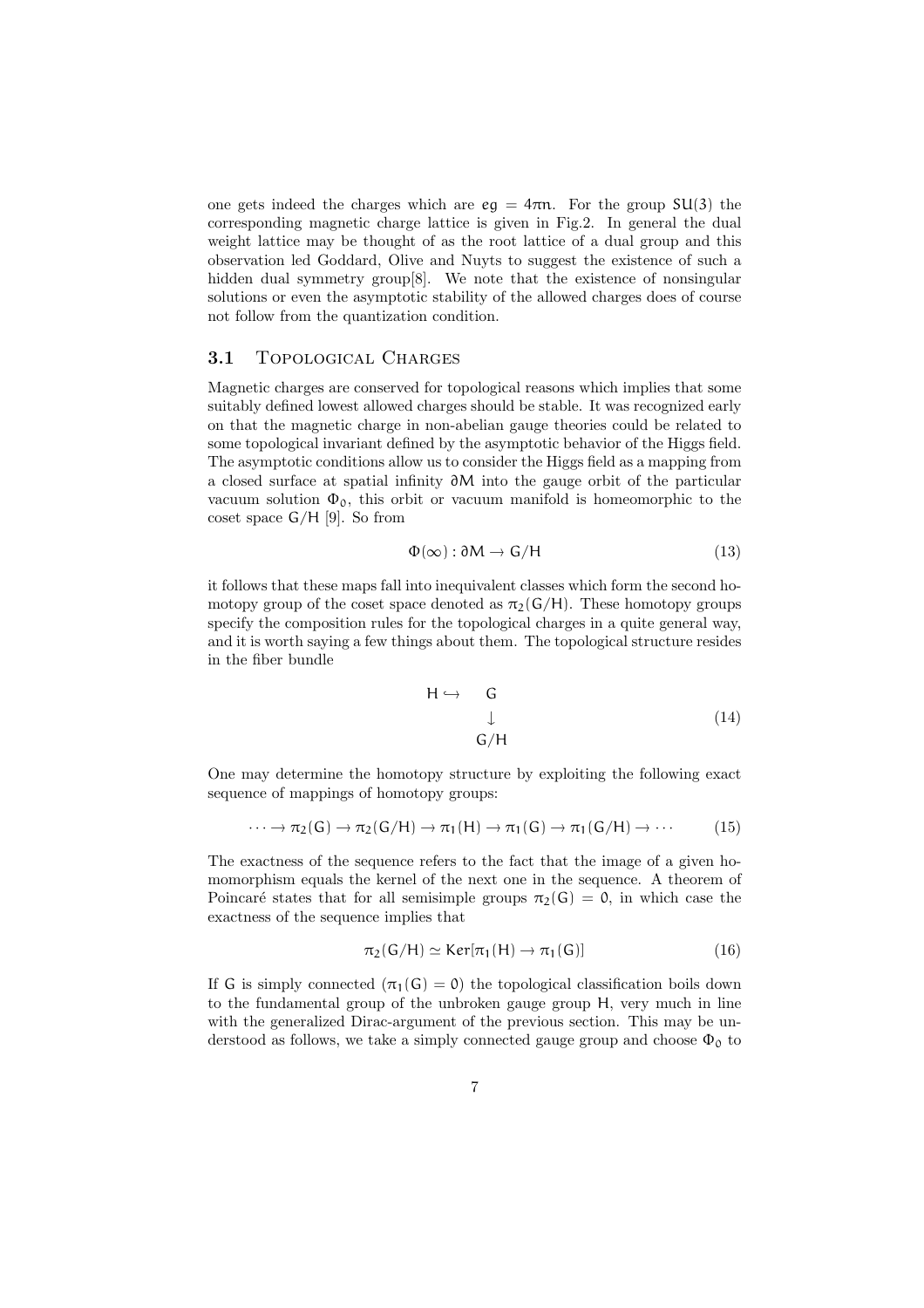break the symmetry to the maximal torus  $H = U(1)^{\otimes r} \subset G$ , then one obtains that  $\pi_1(H) = \mathbb{Z}^{\otimes r}$ . In this case all allowed charges on the dual weight lattice are topologically conserved. There is a perfect matching between topological sectors and points on the lattice determined by the quantization condition. The situation for the 't Hooft-Polyakov case is an example of this but there is one subtlety, because the gauge group  $SO(3)$  is not simply connected -  $\pi_1(SO(3)) = \mathbb{Z}_2$ , only the even elements of  $\pi_1(H)$  are in the Kernel of the homomorphism of Eqn.(16). This explains that in spite of the fact that the the residual group is just  $U(1)$ the quantization condition is twice the one given by Dirac.

Topologically stable monopoles do not occur in the electro-weak sector of the standard model because in the breaking of  $G = SU(2) \times U(1)$  by a complex doublet one finds that  $G/H \simeq S^3$  and consequently  $\pi_2(S^3) = 0$ .

The situation changes drastically if the gauge group is only partially broken, then one may expect that there are fewer topologically conserved components to the magnetic charge. With a single adjoint Higgs field one may break for example to a group  $H = U(1) \otimes K$  where K is semi-simple and simply connected in which case  $\pi_1(H) = \mathbb{Z}$  and there is only a single component of the magnetic charge that is topologically conserved. This is the situation that arises in most Grand Unified Theories, for example the  $SU(5)$  theory broken down to  $SU(3)$  $SU(2) \times U(1)$ . Monopoles with unbroken non-abelian symmetries are still rather poorly understood. The monopoles are to be related with conjugacy classes and the dyonic states do not fill complete representations of the unbroken group, but only representations of the centralizer of the magnetic charge vector. There is an obstruction to implement the full unbroken group in the presence of a magnetic charge - sometimes referred to as the problem of implementing global color[10, 11]. Whereas for a single monopole the issue is quite well understood, if one is to study the multi-monopole sectors and the fusion properties of these monopoles the situation appears far from trivial[12].

A final nontrivial class of topological magnetic charges arises if the gauge group gets broken to non-simply-connected non-abelian subgroups in which case the magnetic charge is only additively concerved modulo some integer[13]. With a Higgs field in the 6-dimensional representation of SU(3) one may break SU(3) to  $SO(3)$  (defined by the embedding where the triplet of  $SU(3)$  goes into the vector of  $SO(3)$ , then one obviously gets  $\pi_1(SO(3)) = \mathbb{Z}_2$ . The resolution to the mismatch between the sets of allowed and topologically conserved charges has to be that certain components of the magnetic charge vectors on the dual weight lattice are unstable. This will be discussed in the following subsection.

Other homomorphisms in the exact homotopy sequence (15) have also physical content, for example to determine what happens when monopoles would cross a phase boundary[14]. One can imagine monopoles which are formed at an early stage of the universe and one would then like to know their fate if the universe subsequently goes through various phase transitions. For example if one has two broken phases with  $G \subset H_1 \subset H_2$ , the question is what happens to the monopoles that are allowed in the  $H_1$  phase when they cross a boundary to the H<sup>2</sup> phase; will they be confined, converted or just decay in the vacuum?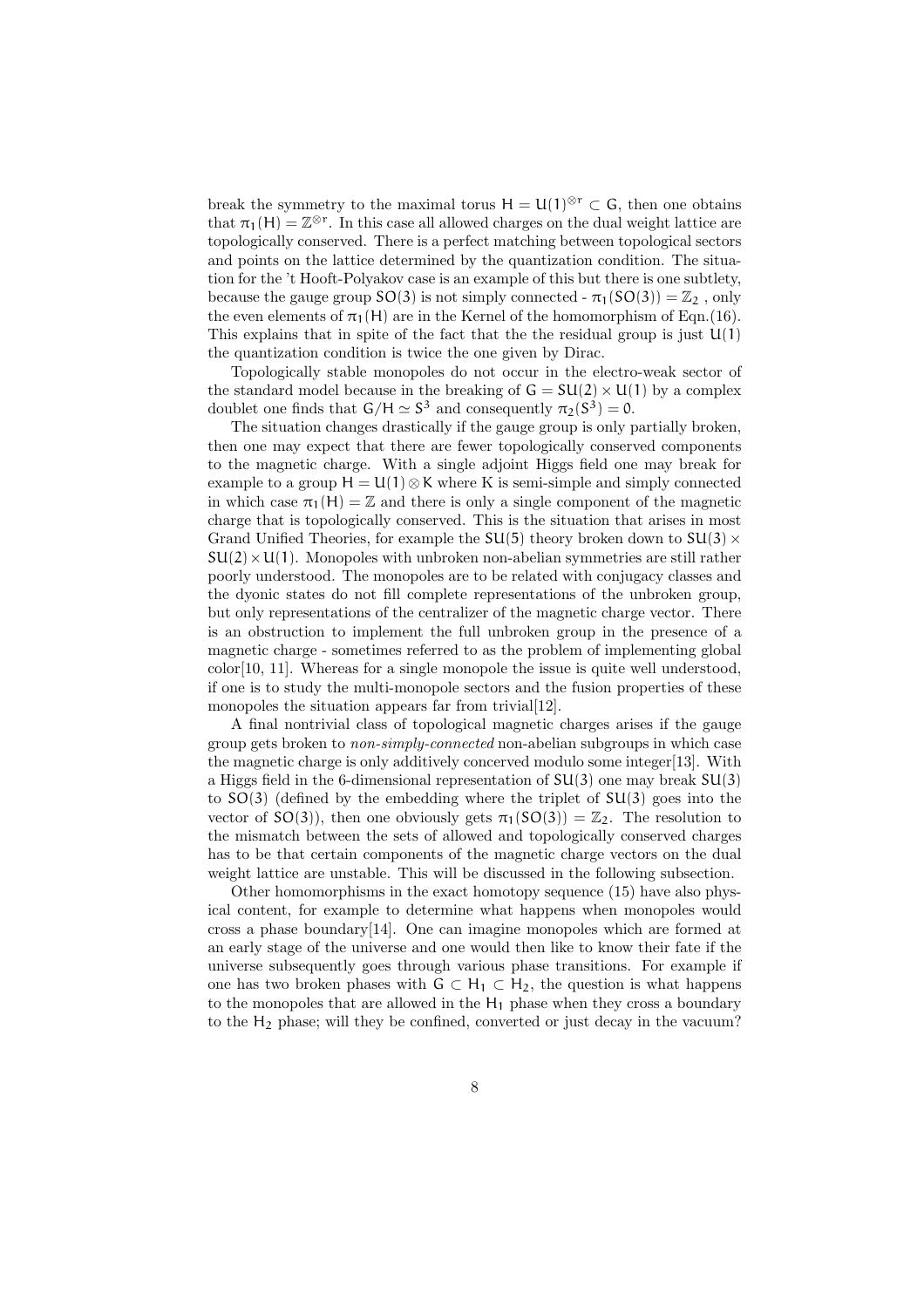The exact sequence tells us for example that

$$
Im[\pi_1(H_2) \to \pi_1(H_1)] = Ker[\pi_1(H_1) \to \pi_1(H_1/H_2)]
$$
 (17)

Given the fact that  $\pi_1(H_1/H_2)$  labels the topological magnetic flux tubes in the  $H_2$  phase the above equation determines exactly which  $H_1$  monopoles will be confined.

#### 3.2 Charge instabilities, a mode analysis

In general there is a discrepancy between the lattice of allowed magnetic charges defined by $(12)$  and the topologically conserved (if not stable) subset. These should somehow be related to each other. One way to get insight in this question is to study the asymptotic stability of the long range magnetic Coulomb field of a charge on the lattice. Brandt and Neri studied the fluctuations and did indeed find certain unstable modes on this singular background [15]. Let us expand



Figure 3: The lattice of charges allowed by the quantisation condition, spanned by the (inverse) simple roots,. In this figure also the direction of the Higgsfield  $\overline{0}$  in the Cartan subalgebra is indicated. In (a) the stable charges for an arbitrary non-degenerate orientation of the Higgs field are indicated by black dots. In that case the residual gauge group is  $U(1) \times U(1)$ and all allowed charges are topologically conserved. In (b) the Higgs field is degenerate and leaves the non-abelian group U(2) unbroken. Now only one component of the magnetic charge is conserved, and in each topological sector only the smallest total charge is conserved. The points symmetric with respect to the Higgs field are gauge conjugates. In (c) we have indicated the same orientation of the Higgs field, but we have taken the Bogomoil'nyi limit and see that more charges are stable then one would expect on purely topological grounds. The horizontal quantum number is sometimes referred to as the holomorphic charge.

the Lie algebra valued fields around their classical backgrounds as:

$$
eA = eAD + ea
$$
  
\n
$$
\Phi = \Phi_0 + \phi
$$
 (18)

where  $A_D$  is the Dirac monopole potential and work in the background gauge  $\mathbf{D} \cdot \mathbf{a} + [\Phi, \phi] = 0$ . It is convenient to expand the commutator of the fluctuation field with the monopole background and write,

$$
[\frac{eg}{4\pi}, \mathbf{a}] = \sum_{\alpha} q(\alpha) \mathbf{a}^{\alpha} \mathsf{T}_{\alpha}
$$
 (19)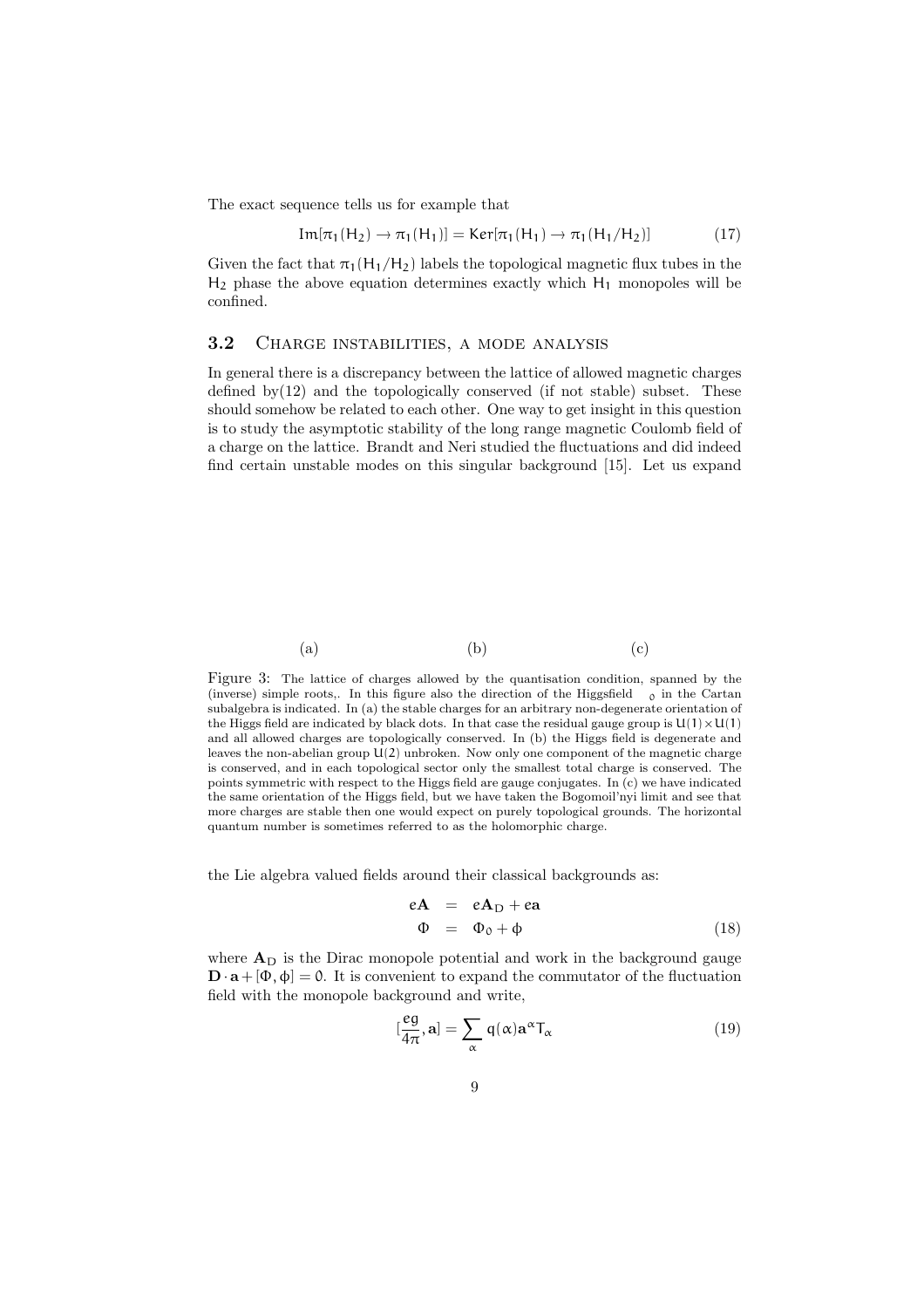from which it follows that  $q(\alpha) = 0$  if  $T_{\alpha}$  is a generator of the little group S of the magnetic charge generator  $eg/4\pi$ . Note that  $S \cap H \neq \emptyset$ . In the BPS limit we should replace  $\Phi_0$  in the expansion (18) by  $\Phi_0 - eg/4\pi r$  which yields extra q dependent terms from commutators with Φ. The linearized fluctuation equations take the following form:

$$
(\mathbf{D} \cdot \mathbf{D})\mathbf{a} + \frac{2\mathbf{q}}{\mathbf{r}^2} (\hat{\mathbf{r}} \times \mathbf{a}) - \frac{2\mathbf{q}}{\mathbf{r}^2} \hat{\mathbf{r}} \Phi - \frac{\mathbf{q}^2}{\mathbf{r}^2} \mathbf{a} - \mathbf{m}^2 \mathbf{a} = -\mathbf{E}^2 \mathbf{a}
$$
  

$$
(\mathbf{D} \cdot \mathbf{D})\Phi - \frac{2\mathbf{q}}{\mathbf{r}^2} \hat{\mathbf{r}} \mathbf{a} - \frac{\mathbf{q}^2}{\mathbf{r}^2} \Phi - \mathbf{m}^2 \Phi = -\mathbf{E}^2 \Phi
$$
 (20)

In these equations both fields carry a Lie algebra index  $\alpha$  which is suppressed. The structure of this coupled system is now as follows, the terms which are dependent on  $q = q(\alpha)$  are zero for the components which generate S, whereas the mass terms  $m^2 = m^2(\alpha)$  vanish for the components which generate H. For components of the fluctuation fields outside H ∪ S there will be no unstable modes because  $E^2 > 0$ . In the generic case, not the BPS limit, all q dependent terms vanish except the second term in the vector equation. This means that the equations decouple in that case and one may verify that the scalar perturbation has no unstable modes. The vector perturbations however turn out to have one unstable mode for components inside S provided  $| \mathbf{q} | \geq 1$ . In the generic case one arrives therefore at an important conclusion which reconciles the notion of topological charge and dynamical stability, namely, that in each topological class only the smallest total magnetic charge is stable. The stability analysis in the BPS limit is much more involved, indeed in that case there may be more than a single stable monopole in a given topological sector. We have illustrated various situations for  $SU(3)$  in Fig.3. In the first figure (a) we give the complete lattice of allowed charges in  $SU(3)$  all these are topologically conserved if one breaks  $SU(3)$  to  $U(1) \times U(1)$ . The second figure (b) shows what happens if one breaks to  $U(2)$  (with a Higgs field along the  $\lambda_8$  direction), then the asymptotic analysis shows that only the black dots survive while the others have become unstable. Indeed the minimal total magnetic charge within each topological class survives, indicating an instability in the horizontal direction. The last figure (c) shows what happens in the Bogomol'nyi limit where the stability analysis is affected by the massless scalar degrees of freedom, now the stable monopoles fill out a Weyl chamber around the Higgs direction.

## 4 Cheshire charge and core instabilities

It may happen that the topology of the vacuum manifold is more complicated than the ones we just discussed. In particular it may be such, that different types of defects can coexist. If the residual symmetry group is non-abelian these defects may have topological interactions, interactions not mediated by the exchange of particles, but interactions that are essentially of a kinematical nature. Yet these interactions may in the end lead to physical effects, like instabilities. The simplest situation of this sort is encountered if one breaks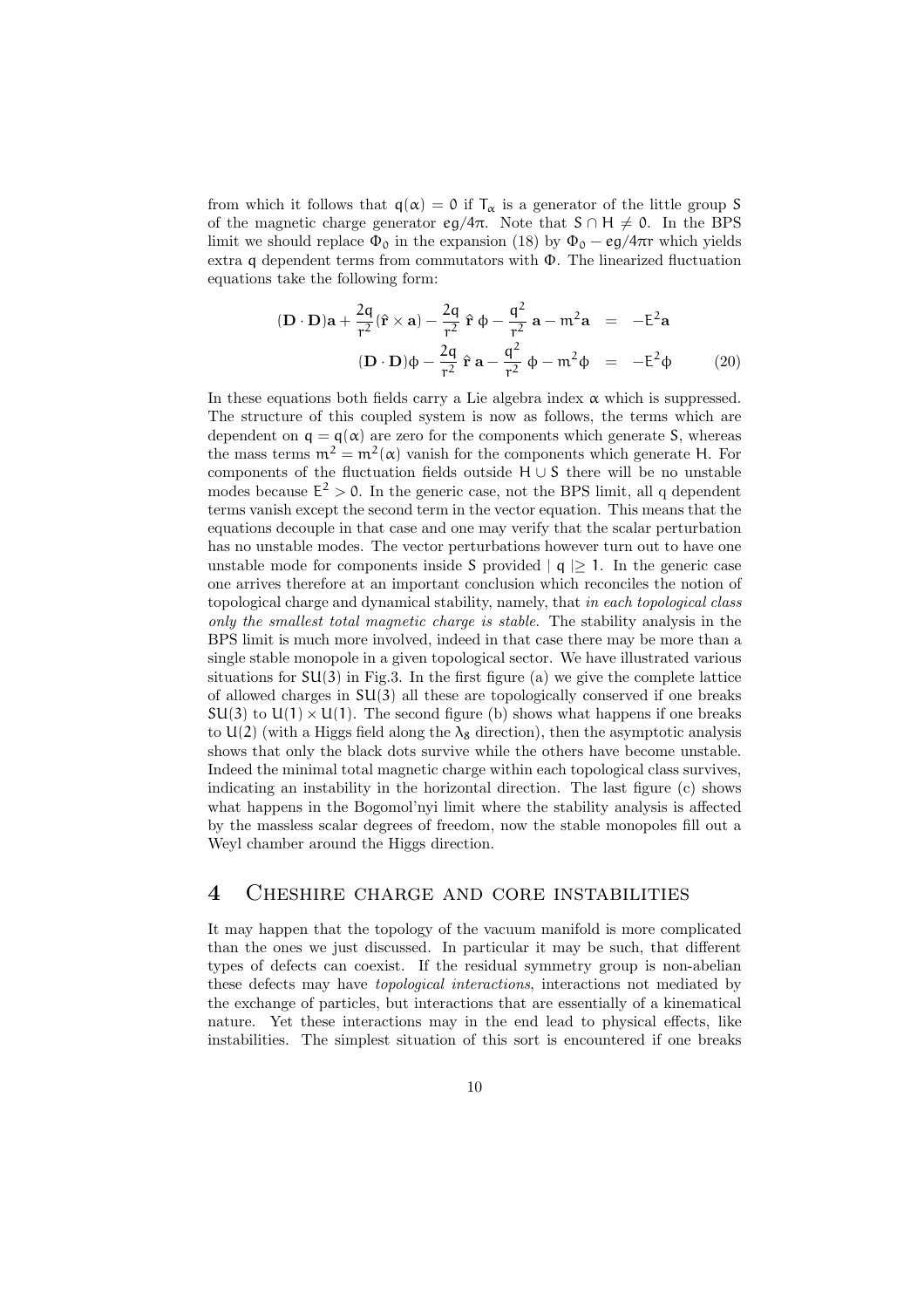the gauge group to a non-abelian discrete group. The low energy description of such a models is referred to as a discrete gauge theory. The defects are "magnetic" fluxes which however carry non-abelian quantum numbers[16]. In a two dimensional setting these would give rise to non-abelian anyons. Another class of models is obtained if the unbroken group has several discrete components as well as some non-trivial first homotopy group. In such situations there are monopoles as well as topological fluxes and this may lead to remarkable physical properties. The simplest example of this sort is Alice electrodynamics introduced by A.S. Schwartz in 1982 [17]. The original model is just the Yang-Mills-Higgs system (3), with the Higgsfield  $\Phi$  in the five dimensional, symmetric tensor representation of  $SU(2)$ . The potential is given by:

$$
V = -\frac{1}{2}\mu^2 \text{Tr}(\Phi^2) - \frac{1}{3}\gamma \text{Tr}(\Phi^3) + \frac{1}{4}\lambda (\text{Tr}(\Phi^2))^2 \quad . \tag{21}
$$

and has three parameters. By a suitable choice of parameters the Higgs field will acquire a vacuum expectation value,  $\Phi_0$  of the form  $\Phi_0 = \text{diag}(-f, -f, 2f)$ . It follows that the residual gauge group  $H = U(1) \ltimes \mathbb{Z}_2 \sim O(2)$ , so, in a certain sense it is the most minimal non-abelian extension of ordinary electrodynamics. The nontrivial  $\mathbb{Z}_2$  transformation reverses the direction of the electric and magnetic fields and the sign of the charges.

$$
XQX^{-1} = -Q \quad , \tag{22}
$$

with X the nontrivial element of  $\mathbb{Z}_2$  and Q the generator of the U(1). The generator of  $U(1)$  and the nontrivial element of the  $\mathbb{Z}_2$  do not commute with each other, in fact they anti-commute. This means that the  $\mathbb{Z}_2$  part of the gauge group acts as a (local) charge conjugation on the  $U(1)$  part of the gauge group. Indeed, it is a version of electrodynamics in which charge conjugation symmetry is gauged. From the structure of the (residual) gauge group it is clear what the possible topological defects in this theory are. As  $\Pi_0(\mathsf{U}(1)\ltimes \mathbb{Z}_2) = \mathbb{Z}_2$ there will be a topological  $\mathbb{Z}_2$  flux, denoted as Alice flux, and furthermore as  $\Pi_1(\mathsf{U}(1) \ltimes \mathbb{Z}_2) = |\mathbb{Z}|$  there are also magnetic monopoles in this theory (like in compact ED). The element of the unbroken gauge group associated with the Alice flux contains the nontrivial element of the  $\mathbb{Z}_2$  part of the gauge group, X. This means that if a charge is moved around an Alice flux it gets charge conjugated. At first this might not be such a very interesting observation as charge conjugation is part of the local gauge symmetry of the model. However as mentioned before there is the notion of a relative sign, which is path dependent in the presence of Alice fluxes. This means that if one starts with two equal charges (repulsion) and one moves one of the charges around an Alice flux one ends up with two charges of the opposite sign (attraction), due to the noncommutativity of X and Q. This allows for the rather interesting sequence of configurations depicted in Fig.4. where a charge is pulled through a ring of Alice flux. Global charge conservation requires that it leaves behind a (doubly) oppositely charged Alice ring, but charged in a peculiar non-localizable way. The net charge in the region around the ring is nonzero, yet a small test charge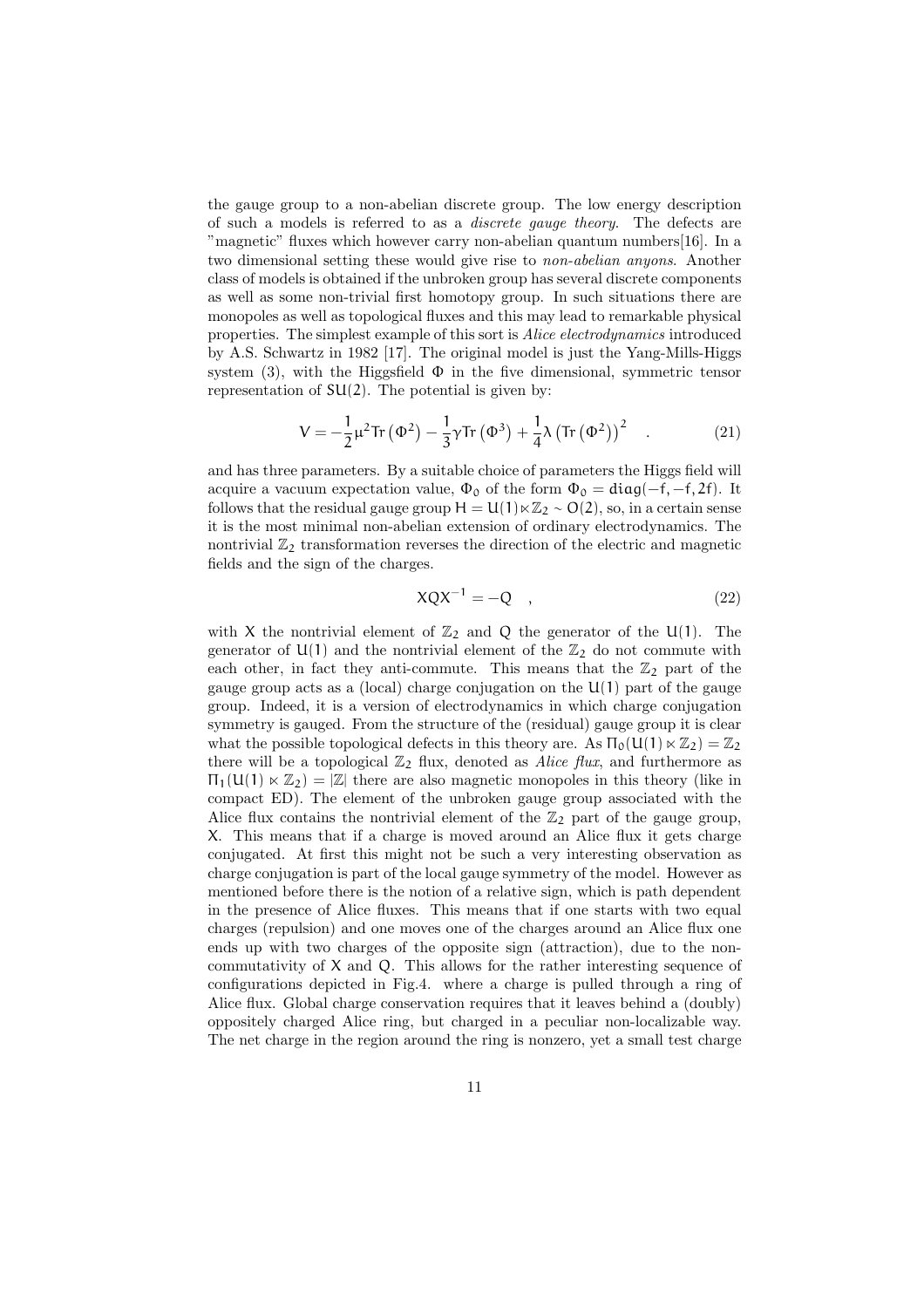

 $\qquad \qquad \textbf{(c)}\qquad \qquad \textbf{(d)}$ 

Figure 4: This sequence of pictures makes clear that the Cheshire phenomenon is generic in these models and does not depend on the particular symmetry of the configuration. Using the fact that due to charge conservation and/or quantization electric field lines cannot cross an Alice flux one is lead to the notion of Cheshire charge.

would be pulled through the ring without encountering any source and then be pushed away on the other side! The surface where the electric field lines change sign is a gauge artefact, a fictitious Dirac sheet bounded by the Alice flux ring and therefore does not carry real charge. Nevertheless, enclosing the whole ring in a closed surface one measures a total net charge. This type of non-localizable charge is called Cheshire charge[18], referring to the cat in Alice in Wonderland that disappears but leaves it's grin behind. One may show that - not surprisingly - this Cheshire property also holds for magnetic charges[19]. This is most directly illustrated by an allowed deformation of the core topology of the monopole in this theory. This is shown schematically in Fig.5. We see that because of the director property (i.e. double arrowed nature) of the order parameter field  $\Phi_0$  it is possible to drill a hole through the core maintaining continuity of the order parameter[20]. The magnetic field lines stay attached to the order parameter and spread out over the minimal surface spanned by the ring, pretty much like ordinary magnetic flux lines would spread when kept together by a super conducting ring. Because of the presence of the additional parameter  $\gamma$  in the potential (21), one can imagine that the allowed deformation could lead to a dynamical core instability of the 't Hooft-Polyakov monopole in this theory. It has been shown that this is indeed the case; for a certain range of parameters the magnetic Cheshire configuration has the lowest energy [21].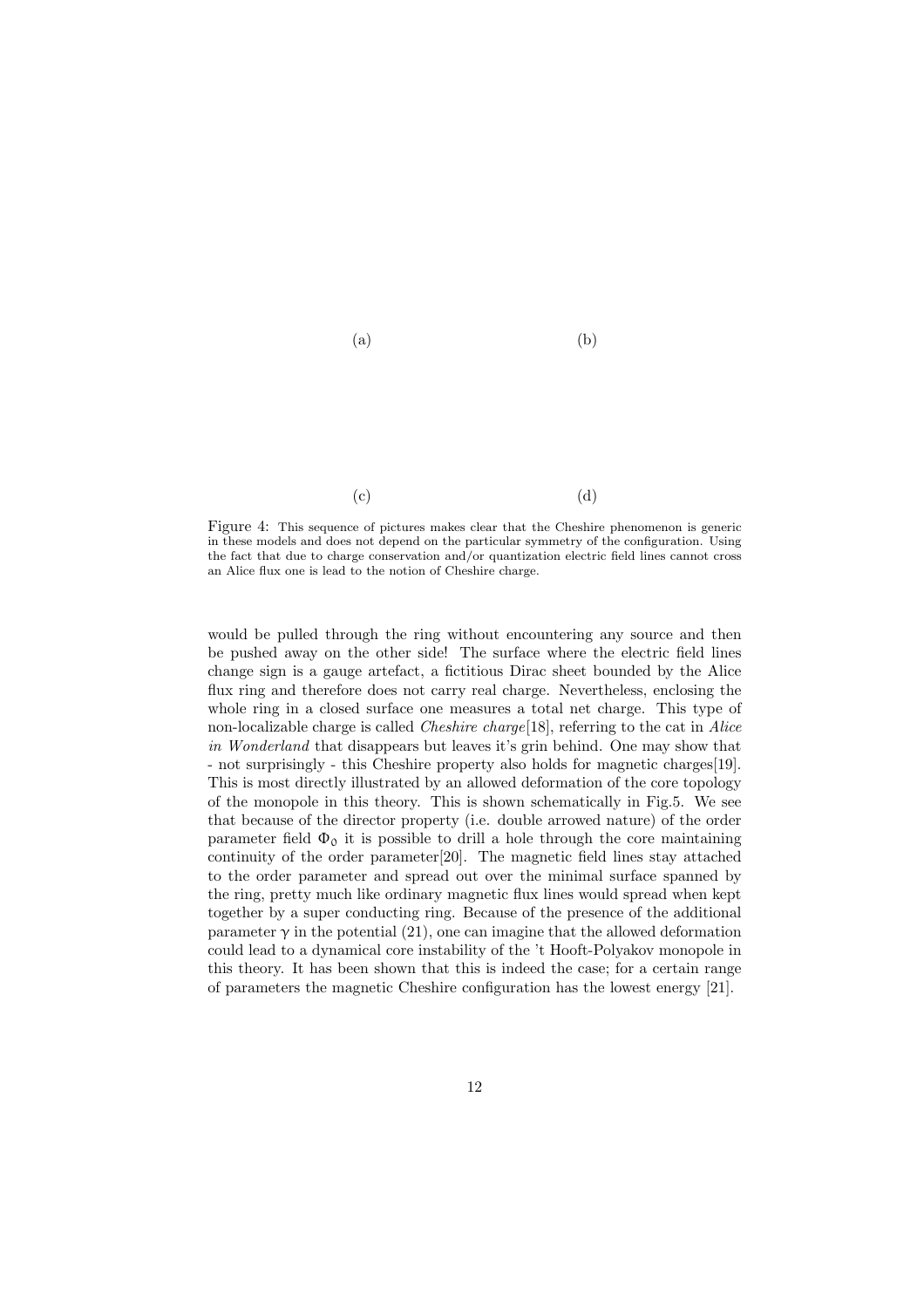$(a)$  (b)

Figure 5: This figure illustrates the possibility of a smooth deformation of a monopole core topology of a point (a) to magnetically charged Alice ring configuration (b).

## 5 Physics from moduli space

The moduli space is basically the space of solutions  $\mathcal{M} = \{A, \Phi\}$  modulo gauge transformations. This space of physically inequivalent configurations has of course many disconnected components  $\mathcal{M}_{m}$  labelled by the topological charge m. This classically degenerate moduli space can be described by collective coordinates, which upon quantisation give a semiclassical spectrum of quantum states to which the collection classical monopole solutions give rise. The fact that monopoles can be located anywhere in real space leads to translational zero modes. Modes associated with the compact internal symmetry group will give rise to the "electric" gauge charges that can be implemented in the various topological sectors. The dimensionality of the moduli space in a given topological sector can be computed by calculating the appropriate index for the Dirac type operator in a background gauge. For the SU(2) Bogomol'nyi equations E. Weinberg[22] constructed the operator and used an index theorem of Callias[23] to calculate the dimension of  $\mathcal{M}_{m}$ , the dimension of the moduli space (i.e. the number of  $L^2$  normalizable, independent zeromodes) in magnetic sector  $m$  with the result

$$
\dim \mathcal{M}_{\mathfrak{m}} = 4 \mid \mathfrak{m} \mid . \tag{23}
$$

Roughly speaking this dimensionality can indeed be interpreted as the number of degrees of freedom of  $|m|$  individual fundamental monopoles - each with three translational and one charge degree of freedom. The  $m = 1$  moduli space has four parameters and the geometry is simply  $\mathcal{M}_1 = \mathbb{R}^3 \times \mathbb{S}^1$ . The corresponding modes were constructed explicitly by Mottola [24].

In the two-monopole moduli space one may go one step further and discuss the low energy dynamics of monopoles. The isometric decomposition of this space is

$$
\mathcal{M}_2 = \mathbb{R}^3 \times \frac{S^1 \times \bar{\mathcal{M}}_2^0}{\mathbb{Z}_2} \tag{24}
$$

The space  $\bar{\mathcal{M}}^0_2$  is the double cover of the moduli space of centered 2- monopole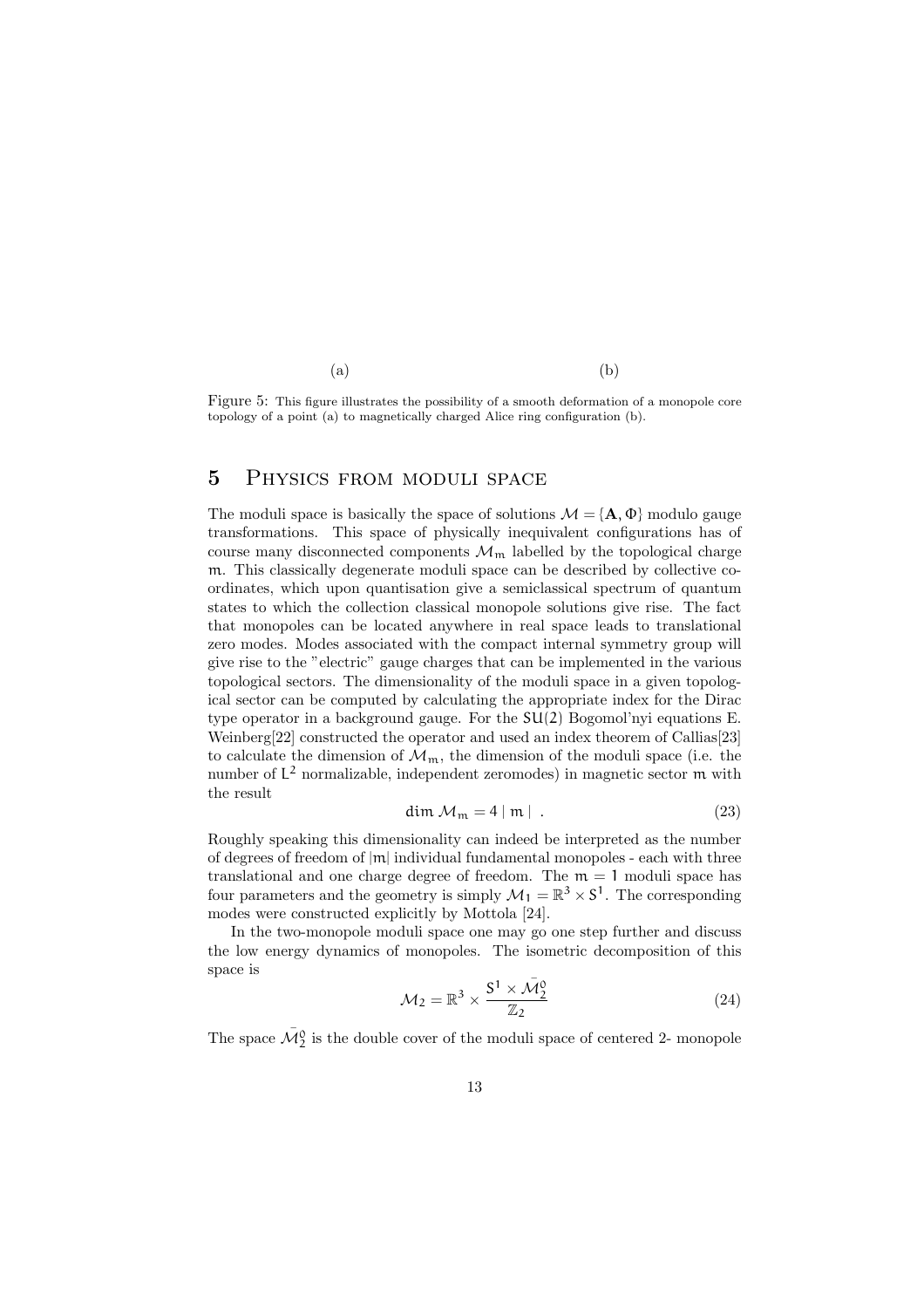configurations, a 4-dimensional manifold named after Atiyah and Hitchin, who determined the metric from the infinitesimal field modes, i.e. the innerproduct of tangent vectors of this space [25]. The manifold  $\mathcal{M}_2^0$  is hyper-Kähler, and an anti-selfdual Euclidean Einstein space with vanishing scalar curvature. The metric has furthermore an SO(3) isometry group, and therefore can be written in terms of a radial coordinate  $r$  and three left invariant one-forms  $\sigma_i$  ( $i = 1, 2, 3$ ) that satisfy the relation  $d\sigma_i = \epsilon_{ijk}\sigma_j\sigma_k$ . The metric becomes:

$$
ds^{2} = \left(\frac{M_{m}}{2}\right)_{2} \left[f(r)^{2} dr^{2} + a(r)^{2} \sigma_{1}^{2} + b(r)^{2} \sigma_{2}^{2} + c(r)^{2} \sigma_{3}^{2}\right].
$$
 (25)

and approaches for large r the Euclidean Taub-Nut metric. In the moduli space approximation the classical scattering of two widely separated monopoles is described by the geodesic motion on this space [26, 27, 28]. One may go one step further and construct a Hamiltonian from the canonical Laplacian on the modulispace to discuss the semi-classical bound states and scattering cross sections of monopoles.

In the case of supersymmetric extensions there may be modes associated with supersymmetries as well, which lead to interesting consequences related with duality. We return to these matters later on.

#### 5.1 TOPOLOGICALLY NON-TRIVIAL GAUGE TRANSFORMATIONS

In general one has the infinite dimensional group  $\mathcal G$  of smooth, time independent gauge transformations associated with the structure group G

$$
\mathcal{G} \equiv \{g : \mathbb{R}^3 \to \mathsf{G}\}. \tag{26}
$$

If the group G is broken to a residual gauge group H then we rather like to consider the group  $G_r$  of residual gauge transformations defined as those transformation which leave the asymptotic Higgs field invariant

$$
\mathcal{G}_{\mathbf{r}} \equiv \{ \mathbf{g} : \mathbb{R}^3 \to \mathsf{G} \mid \mathbf{g}(\mathbf{r}) \in \mathsf{H} \text{ when } |\mathbf{r}| \to \infty \}. \tag{27}
$$

It is now important to distinguish the subgroup of asymptotically trivial gauge transformations  $\mathcal{H}_{\infty}$  defined as the group of residual transformations which tend to the identity element at spatial infinity:

$$
\mathcal{G}_{\infty} \equiv \{ \mathfrak{g} : \mathbb{R}^3 \to \mathsf{G} \mid \mathfrak{g}(\mathbf{r}) \to \mathsf{1} \text{ when } |\mathbf{r}| \to \infty \}. \tag{28}
$$

Clearly we may consider these transformations as maps from  $S<sup>3</sup>$  to G with the "point at infinity" mapped to the identity element of G.

Finally there is the *connected component*  $\mathcal{G}_{\infty}^0 \subset \mathcal{G}_{\infty}$  of all elements which can be continuously deformed to the identity element  $g(r) \equiv 1$  of  $\mathcal{G}_{\infty}$ . The group  $\mathcal{G}_{\infty}^0$  is a normal subgroup of  $\mathcal{G}_{\infty}$  consisting of the topologically trivial gauge transformations. In general on has that

$$
\mathcal{G}_{\infty}/\mathcal{G}_{\infty}^{0} \simeq \pi_{3}(\mathsf{G})\tag{29}
$$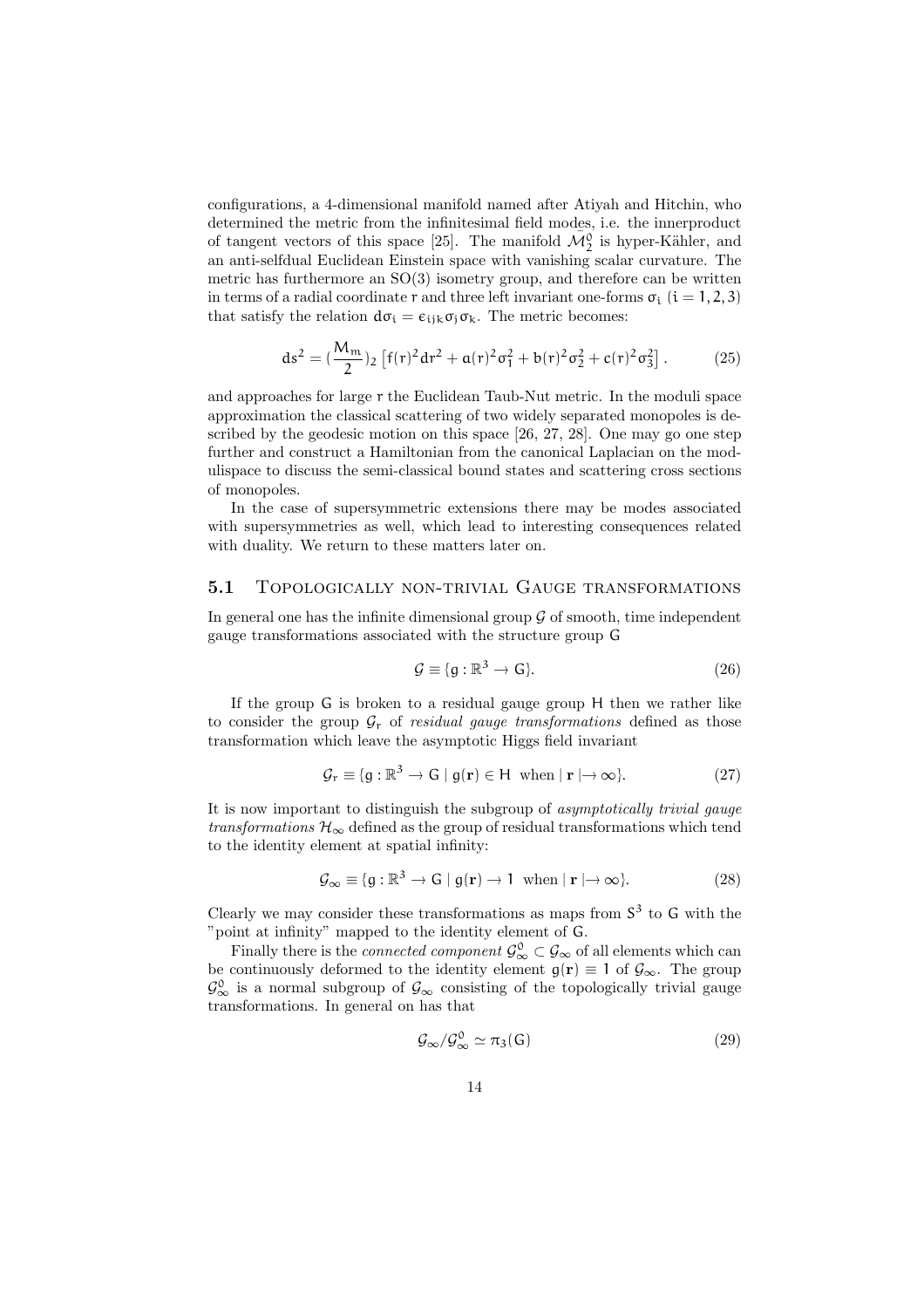saying that the elements of the coset are in one to one correspondence with the homotopy classes of maps  $S^3 \to G$  with  $\infty \mapsto 1$ . For abelian G it follows that  $\mathcal{G}_{\infty} = \mathcal{G}_{\infty}^0$ , but for simple Lie groups we have the result that  $\pi_3(G) = \mathbb{Z}$ . and there are nontrivial residual gauge transformations. As will become clear, these topologically nontrivial gauge transformations will be related to the  $\theta$  parameter which labels the nontrivial ground states in non-abelian gauge theories.

Imposing Gauss' law on physical states in a given magnetic charge sector means that we require the physical states in that sector to be invariant under  $\mathcal{G}_{\infty}^{0}$ . The result of the analysis is that there is a group of physical, internal symmetry transformations that generates physically inequivalent configurations and therefore should lead to physical zero modes and will upon quantization be realized on the physical states. It is the group of residual gauge transformations modulo the transformations generated by Gauss' constraint

$$
S \equiv \mathcal{G}_r / \mathcal{G}_\infty^0. \tag{30}
$$

A precise analysis of Balachandran and Giulini [29, 30] led to the following structure for the situation for the 't Hooft-Polyakov monopoles in the Georgi-Glashow model.  $\overline{a}$ 

$$
S = \begin{cases} \mathbb{Z} \times \mathsf{U}(1) & \mathsf{n} = \mathsf{0} \\ \mathbb{Z}_{|\mathsf{n}|} \times \mathbb{R} & \mathsf{n} \neq \mathsf{0} \end{cases} \tag{31}
$$

In the trivial sector this leads to two physical parameters referring to the representation labels of  $S$ , but because  $S$  is defined as a quotient, the parameterization of the transformations is not trivial. It should take care of the way the θ parameter enters in the charged sectors of magnetic monopoles, the socalled Witten effect.

## 5.2 THE WITTEN EFFECT: CP VIOLATION IN THE MONOPOLE **SECTOR**

The Witten effect[31] refers to the shift of the allowed electric charges carried by magnetic monopoles. In other words, the dyonic spectrum of the theory depends on the CP violating  $\theta$  vacuum parameter introduced by 't Hooft. The θ parameter enters through the addition of a topological term

$$
\mathcal{L}_{\theta} = \frac{\theta e^2}{32\pi^2} \ \mathsf{F} \wedge \mathsf{F} \tag{32}
$$

to the Lagrangian. This term is a total derivative and therefore does not affect the field equations. However, on the quantum level it does affect the physics and leads to an additional physical parameter in the theory[32, 33, 34, 35].

Witten considered the implementation of the nontrivial internal  $U(1)$  transformations on the fields and calculated the Noether charge associated with that symmetry; and found that there is a contribution from the  $\theta$  term in the Lagrangian to that  $U(1)$  current.

In view of the observations made in the previous subsection we focus on nontrivial gauge transformations which are constant rotations generated by the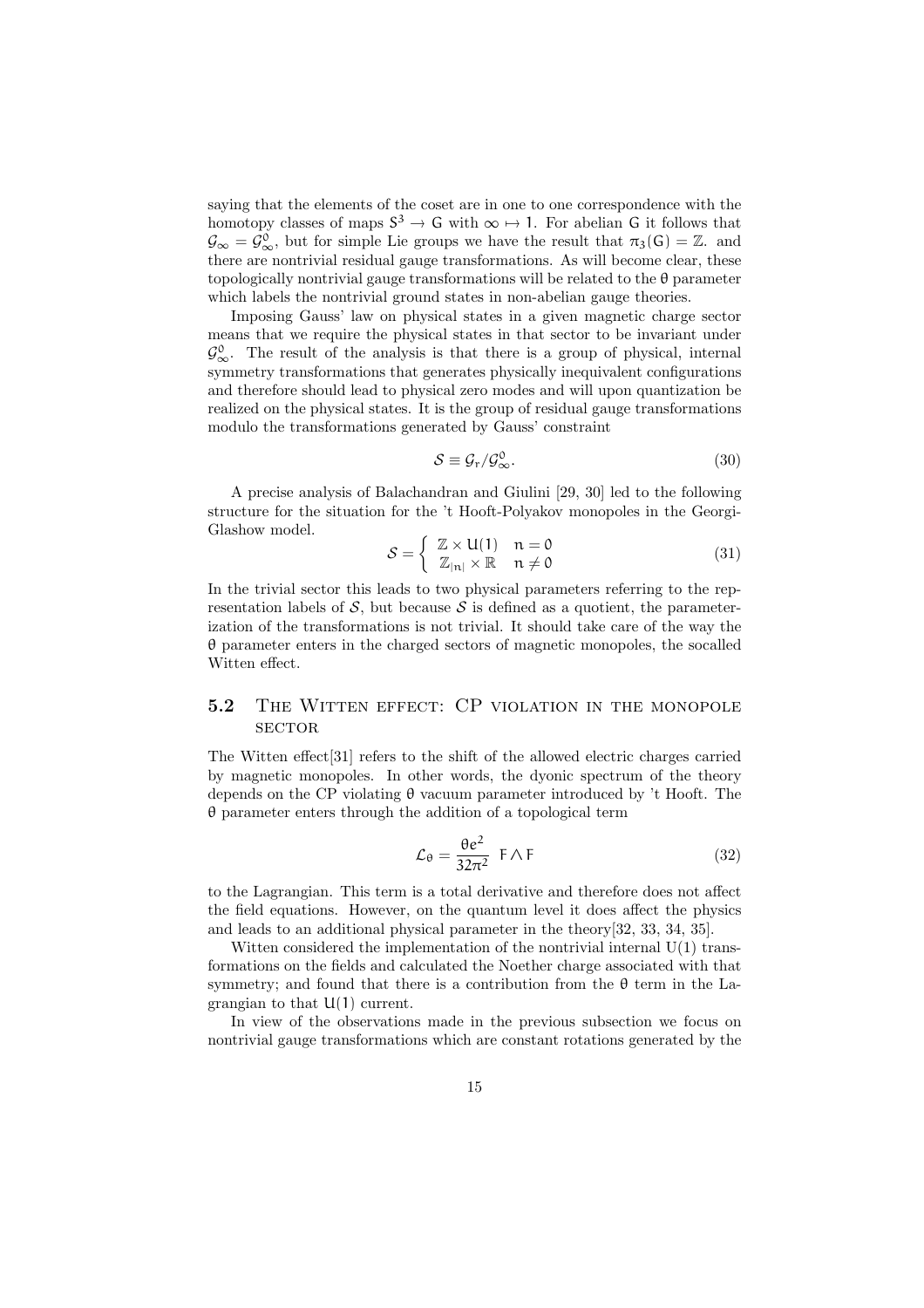Higgs field (normalized at infinity)

$$
g(\mathbf{r}) = \exp\left[\alpha \Phi(\mathbf{r})/f\right] \quad \text{with} \quad g_{\infty}(\hat{\mathbf{r}}) = \exp\left[\alpha \hat{\Phi}_{\infty}(\hat{\mathbf{r}})\right] \tag{33}
$$

Applying this transformation gives the infinitesimal changes in the fields

$$
\begin{cases}\n\mathbf{a} = -\frac{1}{e^f} \mathbf{D} \Phi \\
\Phi = 0\n\end{cases}
$$
\n(34)

Now we may calculate the corresponding charge generator N from Noethers theorem: Z

$$
N = \int d^3r \left[\frac{\partial \mathcal{L}}{\partial(\partial_0 A)} \cdot a + \frac{\partial \mathcal{L}}{\partial(\partial_0 \Phi)} \phi\right]
$$
(35)

Substituting the gauge transformations one obtains

$$
N = \int d^3 \mathbf{r} [(\mathbf{E} - \frac{\theta e^2}{8\pi^2} \mathbf{B}) \cdot \mathbf{D} \Phi] = \frac{1}{e} (\mathbf{q} - \frac{\theta e^2}{8\pi^2} \mathbf{g})
$$
(36)

this operator has an integer spectrum, from which the allowed charges in the topological sector m follow

$$
q = (n + \frac{\theta m}{2\pi}) e \tag{37}
$$

The electric charges in the dyonic sectors are shifted in a way consistent with the  $2\pi$  periodicity of  $\theta$ . The shift does not violate the quantization condition for dyons,  $q_1q_2 - q_2q_1 = 2\pi n$ , because the  $\theta$  dependent terms cancel. We have indicated the θ-dependent shift in the electric-magnetic charge lattice (for  $SU(2)$ ) in Fig. 6.

Figure 6: The figure shows the shift of electric charges in the magnetic sectors, due to the CP violating angle.

An interesting consequence of this shift in the electric charge proportional to theta and the magnetic charge, is the effect of oblique confinement[]. If on considers the vacuum of the unbroken gauge theory as a magnetic superconductor in which the 't Hooft-Polyakov monopoles are condensed, one may wonder what would happen to the condensate if one increases theta. Clearly the total Coulombic repulsion of the monopoles in the vacuum will increase, and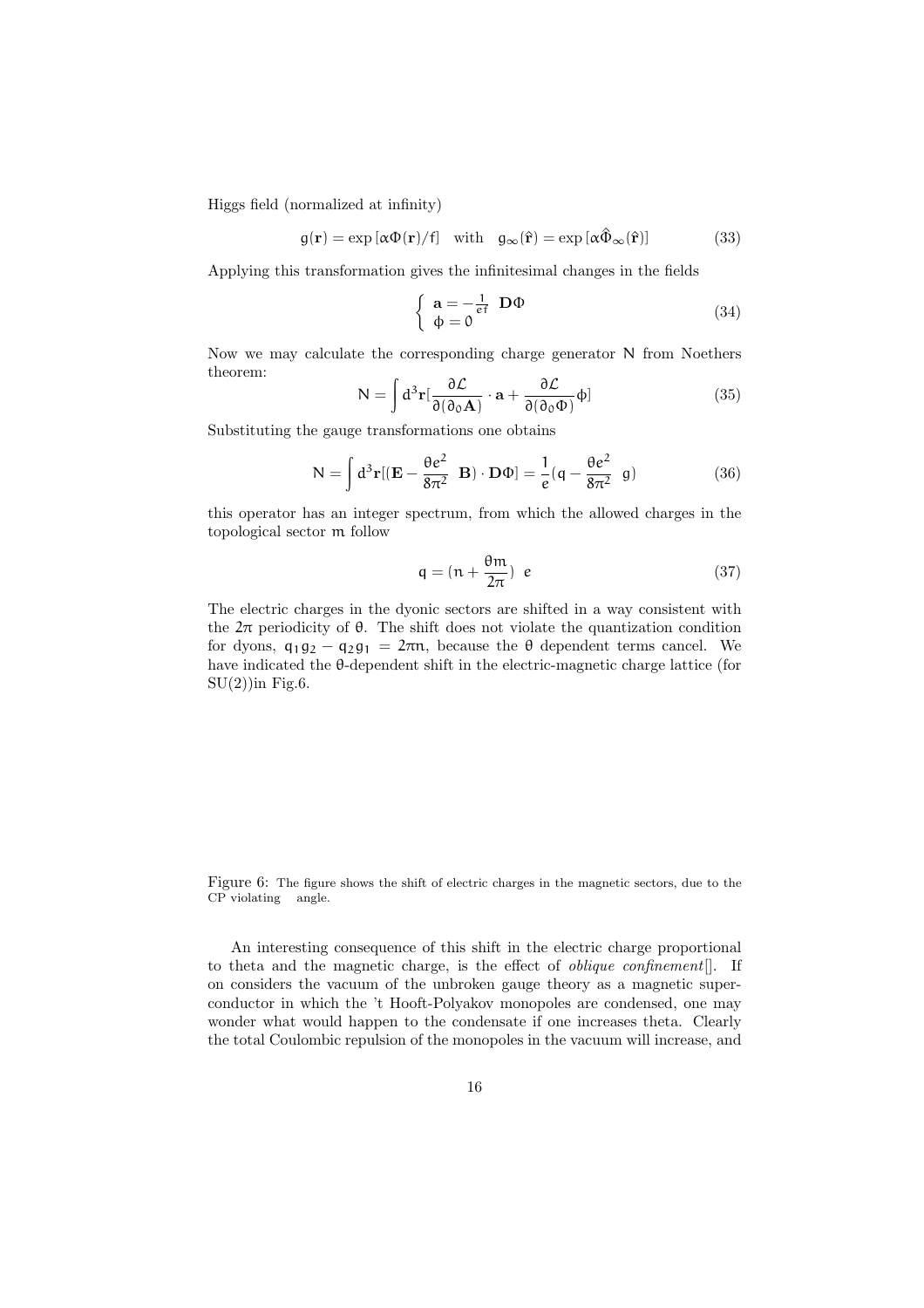moreover, if theta reaches  $\pi$  the dyon with smallest negative charge will have a smaller total charge and therefore allow for a new ground state with lower energy. In other words, this reasoning suggests a phase transition for  $\theta = \pi$  and shows what the physical nature of the transition is. In principle one could imagine also other points on the lattice to condense leading to a variety of oblique confining phases[36].

#### 5.3 Isodoublet modes: Spin from Isospin

So far we have looked at the Georgi-Glashow model without introducing additional matter multiplets. It is interesting to do so and to consider how an additional scalar or spinor doublet in the theory affects the moduli space.

We have alluded before to the the spherically symmetric solutions. These where  $SO(3)$  symmetric with respect to a generator  $J = L + T$  that simultaneously generates space rotations and rigid gauge transformations. In studying the modes for matter fields that couple to the monopole one finds that it is J that generates the "true" angular momentum, i.e. it is the operator that commutes with the Hamiltonian of the system in the monopole background. This is reminiscent of the situation in abelian monopole physics where the electromagnetic field of a dyonic system of a pole of strength g and a charge q carries an angular momentum  $qg/4\pi$  (independent of the separation) in a direction pointing from the charge to the pole. One finds that for a charge-pole pair satisfying the minimal Dirac condition  $qq = 2\pi$  the possibility of half integer "intrinsic" angular momentum arises. This possibility is also naturally present in the model we have been discussing where the 't Hooft-Polyakov monopole was doubly charged, i.e.  $eg = 4\pi$ , this is indeed consistent with the presence of doublet fields which have electric charges  $q = \pm e/2$  yielding the minimal value  $qq = 2\pi$ . Detailed calculations from 't Hooft and Hasenfratz[37] and Jackiw and Rebbi[38] showed that for the scalar doublet modes the generator of the angular momentum does indeed have half integral eigenvalues. Adding to the Lagrangian (3) the term for a doublet U

$$
\mathcal{L}_{\mathbf{d}} = |\mathbf{D}_{\mu}\mathbf{U}|^2 \tag{38}
$$

with  $D_{\mu}U = (\partial_{\mu} + ieA_{\mu}^{\alpha} \tau^{\alpha}/2)U$ . The classical doublet mode can be written like

$$
U = u(r) \exp(-i\alpha_a \tau^a / 2)s \tag{39}
$$

with three parameters arbitrary parameters  $\alpha^a$  and s some constant spinor. The contribution of  $\mathcal{L}_{d}$  to the angular momentum generator is given by

$$
\mathbf{J} = -\int d^3 \mathbf{r} \,\mathbf{r} \times \left[\Pi_{\mathbf{U}}^{\dagger} (\nabla + i e \mathbf{A}^a \tau^a / 2) \mathbf{U} + \text{h.c.}\right]
$$
(40)

where the conjugate momentum to U is  $\Pi_{\mathfrak{U}} = D_0 \mathfrak{U}$ . Making the collective coordinates  $\alpha$  in the solution time dependent, i.e.  $\alpha = \alpha(t)$  one obtains that  $\Pi_{\mathsf{U}}^{\dagger} = \mathsf{D}_{\mathsf{0}} \mathsf{U}^{\dagger} = \dot{\mathsf{U}}^{\dagger}$  yielding

$$
\mathbf{J} = -\int d^3 \mathbf{r} \, \dot{\mathbf{U}}^{\dagger} (-\mathbf{r} \times \nabla + i\tau/2) \mathbf{U} + \text{h.c.}
$$
 (41)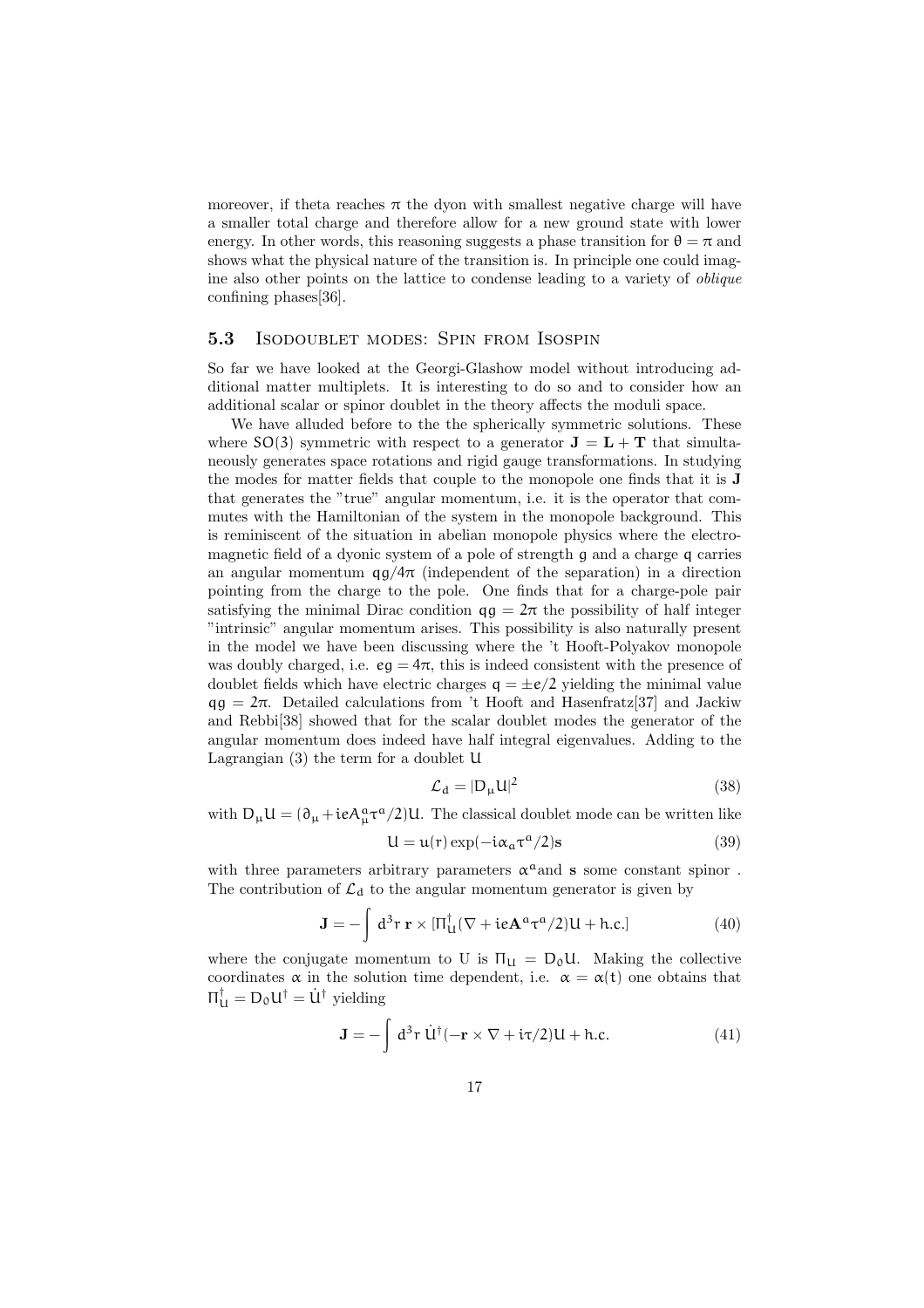where we have used the background monopole solution. With the spherical symmetry of the mode expression (39) for U one is left with the last term in the bracket. So the physical angular momentum **J** becomes equal to  $T = \tau/2$ , the generator of the internal transformation, which for the doublet is a (iso)spin one-half representation, i.e.  $s = \frac{qq}{4\pi} = \frac{1}{2}$ . And, as advertised, isospin has turned into spin.

#### 5.4 FERMIONS FROM BOSONS

If we succeeded in converting half-integral isospin to half-integral spin we should also ask whether we have at the same time constructed fermions out of bosons. In other words, we have to consider the interchange properties of two dyonic composites. Let us rephrase an ingenious argument originally due to Goldhaber[39]. The argument runs as follows. One considers two dyonic composites with electric charge  $e$  and magnetic charge  $q$  with coordinates  $r_1$  and r<sub>2</sub>. The corresponding two particle Schrödinger problem, can be separated in a center of mass and a relative coordinate  $\mathbf{r} = \mathbf{r_1} - \mathbf{r_2}$ . The part of the wave function depending on the relative coordinate is of course defined on the space of this relative coordinate. But as the particles are considered to be indistinguishable we may identify the points  $\mathbf r$  and  $-\mathbf r$ . We furthermore keep the dyons well separated so that the interiors do not take part in the interchange, which means that we exclude the point  $r = 0$ . The resulting two particle space (taking r fixed) is then topologically equivalent to a two-sphere with opposite points identified i.e. two-dimensional real projective space. A physical interchange corresponds to a closed path in this projective space, and since the first homotopy group  $\pi_1(\mathbb{PR}_2) = \mathbb{Z}_2$  there are two inequivalent classes of wave functions on this space which correspond to the different representations of this  $\mathbb{Z}_2$ . This is the topological origin of the quantum mechanical exchange properties of particles. If there were no electromagnetic field present, the arguments allows one to introduce fermions and bosons as the particles to start of with. In our case these are chosen to be bosons. The electromagnetic interaction term with charge monopole interactions included will take the following form

$$
\mathbf{p} + i\mathbf{e}[\mathbf{A}(\mathbf{r}) - \mathbf{A}(-\mathbf{r})]. \tag{42}
$$

The effective gauge potential in brackets has zero magnetic field because one subtracts the field in the point r with the field in the point  $-\mathbf{r}$  and these are equal up to a (topologically nontrivial) gauge transformation<sup>4</sup>. Indeed the overall electromagnetic interaction between two particles that carry electric and magnetic charges with the same ratio, are strictly dual to two purely electric charges which have only Coulombic interactions. So there is no net magnetic field in the configuration and the total expression between the brackets must indeed be pure gauge. This implies that by taking the relative particle coordinate around a closed loop (i.e. interchanging the two particles) only two things may happen to the phase of the wave function; because the phase cannot dependent

<sup>&</sup>lt;sup>4</sup>Take for example the potentials as in Eqn.1, then it is clear that  $\mathbf{a}_{\hat{\mathsf{n}}}(-\mathbf{r}) = \mathbf{a}_{-\hat{\mathsf{n}}}(\mathbf{r})$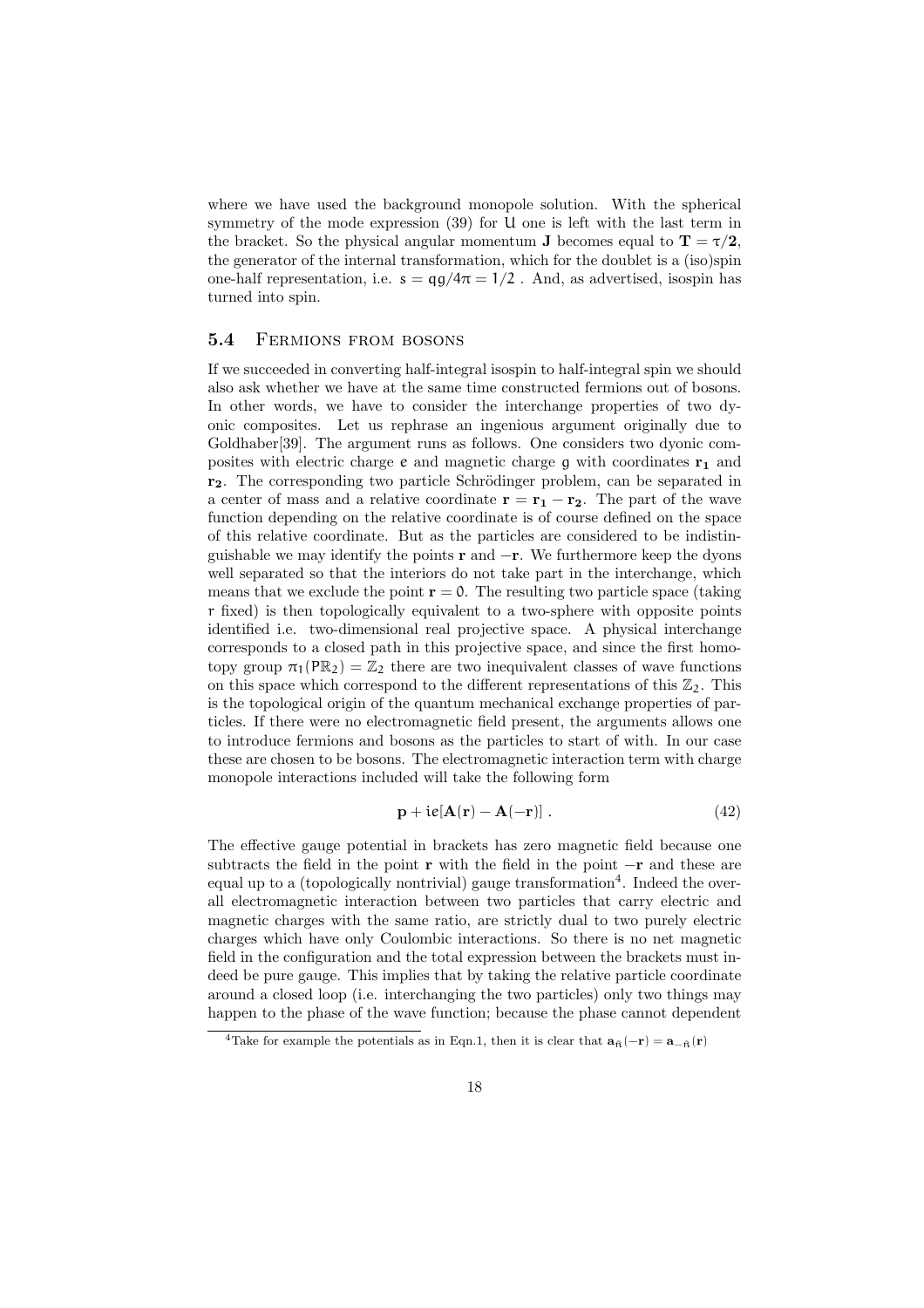on continuous deformations of the path taken, it can only depend on the homotopy class of the path. In particular since the space is doubly connected the resulting gauge connection may only induce a nontrivial  $\mathbb{Z}_2$  phase if one goes to the opposite point on the sphere, i.e takes a non-contractible loop. This is indeed the case. In the original non-trivial  $U(1)$  monopole bundle one needs two overlapping patches, say northern and southern hemispheres, The gauge potentials in the different patches differ by a gauge transformation

$$
e\mathbf{A}_{\text{II}} = e\mathbf{A}_{\text{I}} + \nabla \chi \tag{43}
$$

with the single valuedness condition in the overlap yielding  $\chi(\varphi + 2\pi) - \chi(\varphi) =$  $2\pi m = \epsilon q$ . The two-particle wave functions are sections of a (non)trivial  $\mathbb{Z}_2$ bundle over  $PR_2$  with transition function  $exp(ieg/2) = (-1)^{2s}$ . The spinstatistics connection is saved from a painful demise, and we succeeded in making fermions out of bosons.

## 5.5 THE RUBAKOV-CALLAN EFFECT: monopole induced catalysis of baryon number vio-**LATION**

If a charge moves straight towards a monopole no force is exerted on it and therefore it would just move straight through the monopole. But if this is what happens, the total angular momentum J would not be conserved because in this process  $L = 0$  and the other term  $\epsilon \hat{\sigma}/4\pi$  would change sign. This contradiction is resolved in more realistic quantum mechanical descriptions. For example if we consider a Dirac field in the abelian, minimal (eg/ $4\pi = 1/2$ ) monopole background we find that in the lowest angular momentum state the radial component of the spin has to satisfy[40],

$$
\sigma \cdot \hat{\mathbf{r}} = \frac{eg}{|eg|} \,,\tag{44}
$$

and hence the helicity operator h is related to the charge and equals

$$
h = -\frac{eg}{|eg|}\hat{p}_r . \tag{45}
$$

This implies that scattering of a fermion by a monopole in the abelian theory always induces a helicity flip. Though naively the helicity operator commutes with the Hamiltonian and therefore should be conserved, the fact is that careful analysis of the self-adjointness property of the Hamiltonian, leads to boundary conditions for which the helicity operator is not hermitean and therefore helicity needs no longer to be conserved[41].

In the case of the 't Hooft-Polyakov monopole however, the situation turns out to be radically different. Now one has to return to the analysis of a spinor iso-doublet field in the monopole background. The scattering solutions[42] in the  $J = 0$  channel describe a process where charge exchange is the mechanism by which the angular momentum conservation is saved. The cross-section is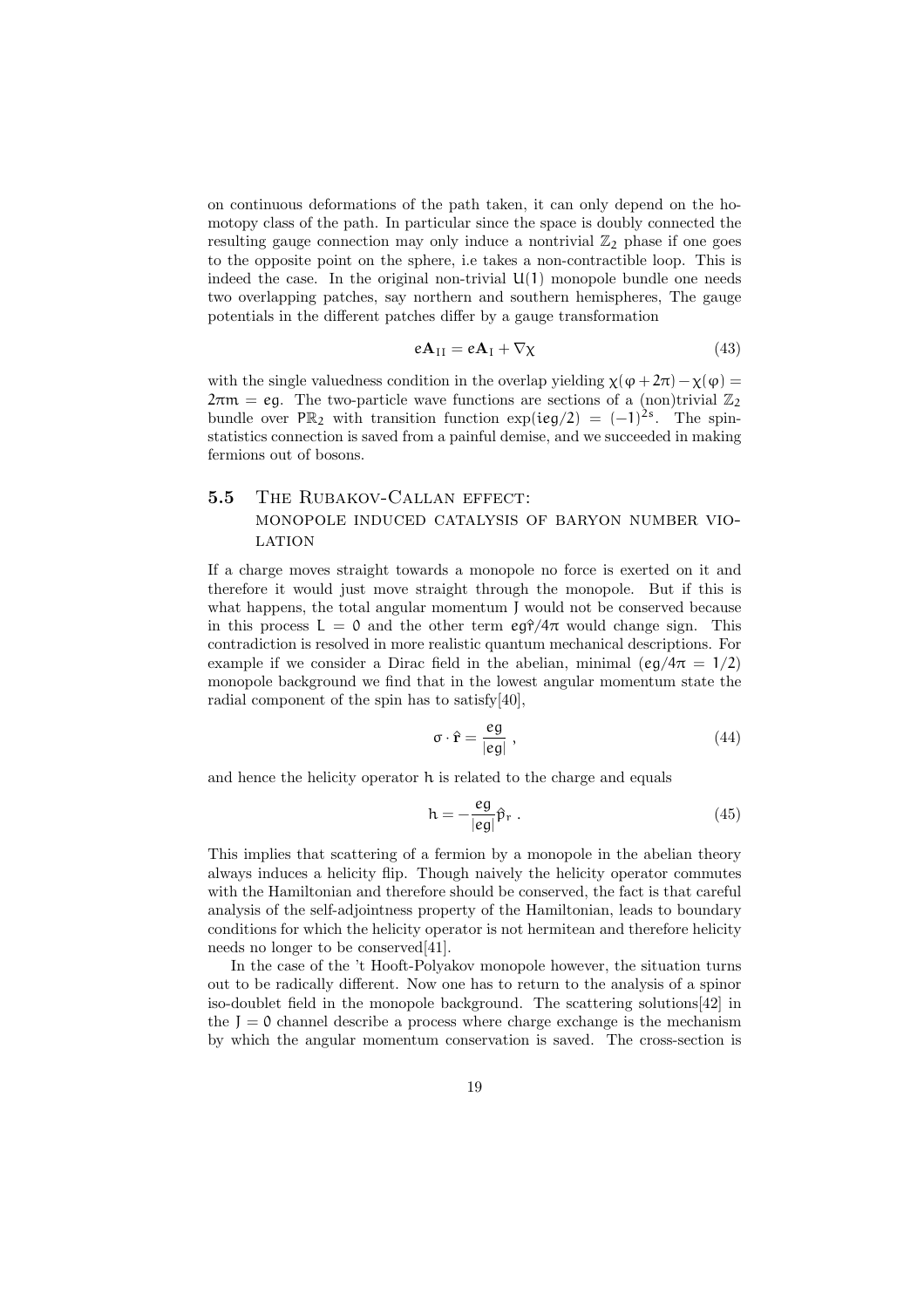basically determined by kinematics and will be of order  $\pi/k^2$ . One may employ the same analysis to the fundamental SU(5) monopole to find out that baryon number would not be conserved in such a process. The minimal monopole typically couples to doublets  $(d_3, e^+)$  and  $(u_1^c, u_2)$  (where the numerical indices refer to color), so in general one obtains processes like:

$$
d_{3R} + d{y}on \rightarrow e_R^+ + d{y}on
$$
  
\n
$$
e_R^+ + d{y}on \rightarrow d_{31} + d{y}on
$$
  
\n
$$
u_{1R}^c + d{y}on \rightarrow u_{2R} + d{y}on
$$
  
\n
$$
u_{2L} + d{y}on \rightarrow u_{1L}^c + d{y}on.
$$
\n(46)

In this mode analysis also electric charge and color conservation appear to be violated, which is of course an artifact because the back reaction of the monopole is not taken care of. In a full quantum mechanical treatment one finds that the charge degrees of freedom on the monopole will be excited as to ensure conservation of the charges related to local symmetries. But the violation of baryon and lepton number remains. Rubakov and Callan took the previous analysis some dramatic steps further. The studied the full quantum dynamics in the spherically symmetric  $J = 0$  channel, in which the fermion monopole system reduces to a two-dimensional chiral Schwinger model on a halfline. This model has been analyzed in detail in the fermionic formulation by Rubakov [43, 44] and by Callan [45, 46] after bosonisation. Most remarkable is the persistence of the large geometric cross section which is not cutoff by the symmetry breaking scale, therefore baryons can decay with dramatic rates at low energy in the presence of grand unified monopoles.

## 6 Supersymmetric monopoles

The study of monopoles has become a crucial ingredient in understanding the physical properties of non-abelian gauge theories. Remarkable progress has been made in particular in the realm of suppersymmetric gauge theories where a number of important exact results have been obtained. In the following subsections we review some of the turning points along these lines of development. To fix the setting, let us consider the  $N = 2$  supersymmetric  $SU(2)$  Yang Mills theory with Lagrangian

$$
\mathcal{L} = -\frac{1}{4}F^2 + \bar{\Psi}\bar{\Psi}\Psi + \frac{1}{2}(D\phi)^2 + \frac{1}{2}(D\chi)^2 - e\bar{\Psi}[\phi + i\gamma_5\chi, \Psi] + \frac{1}{2}e^2[\phi, \chi]^2 \quad (47)
$$

The theory involves one  $N=2$  chiral (or vector) supermultiplet in the adjoint representation of the gauge group. This multiplet consists of a the gauge field Aµ, two Weyl spinors combined in a single Dirac spinor Ψ, a scalar φ and pseudoscalar χ. Alternatively one may choose to keep the two Weyl spinors and combine both scalar components in a single complex scalar field. In this formulation the potential is just given by  $\frac{1}{2}e^2[\Phi, \Phi^{\dagger}]^2$ . Setting the fields  $\Psi$  and χ to zero we recover the bosonic Georgi-Glashow model in the BPS-limit, with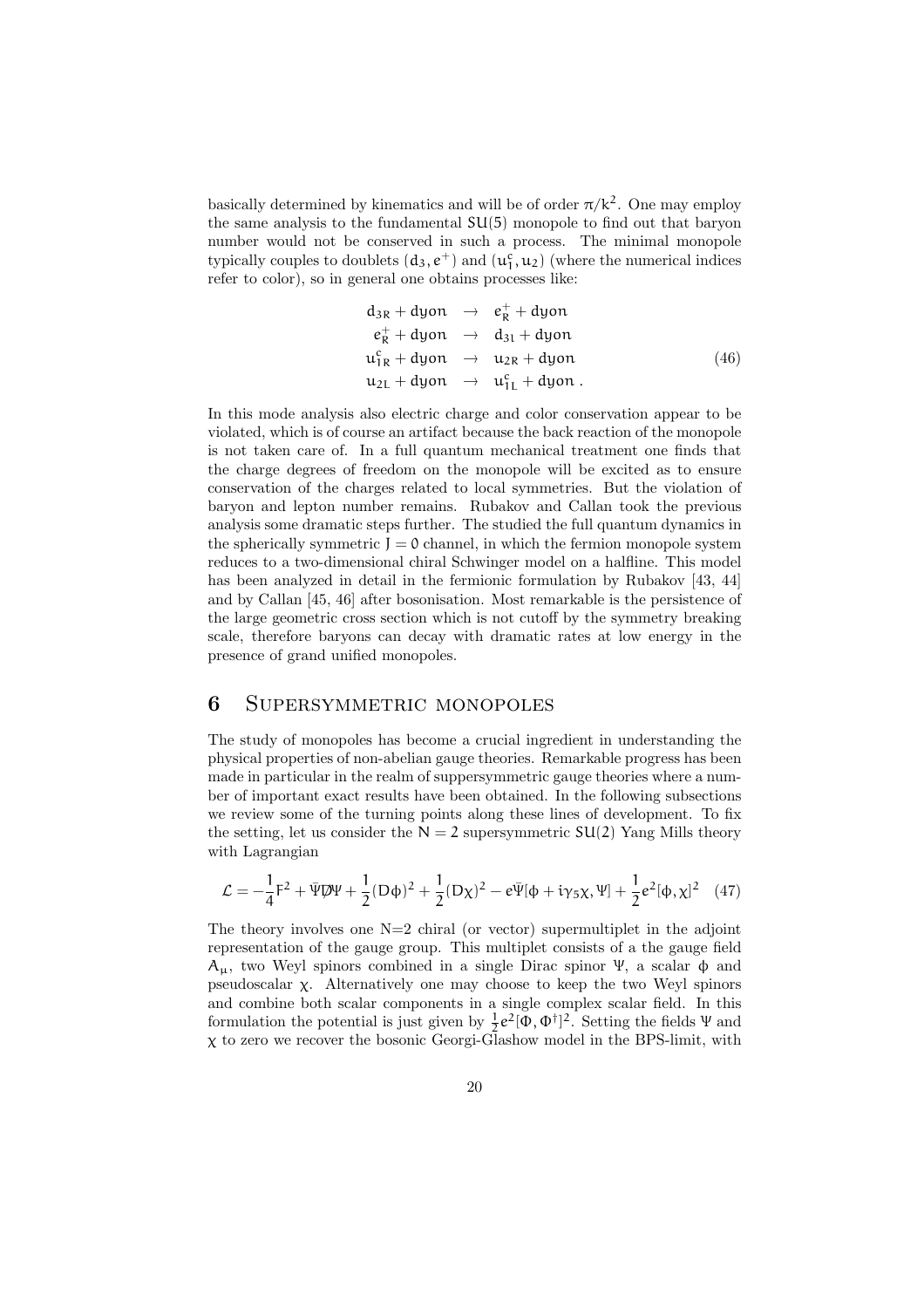the well known monopole solution. At this point it is convenient to rescale the whole supermultiplet by the coupling constant e, giving an overall factor  $1/e^2$ in front of the Lagrangian.

It is particularly interesting to study the fermionic zero modes that have to satisfy

$$
i\mathcal{D}\Psi - [\Phi, \Psi] = 0. \tag{48}
$$

Solutions can be generated applying a supersymmetry transformation to the classical, bosonic monopole configuration and read of what it yields for the spinor. The transformation rule gives

$$
\delta\Psi = (\sigma_{\mu\nu}\mathbf{F}^{\mu\nu} - \mathbf{D}\mathbf{\phi} + \gamma_5[\chi, \phi] + i\gamma_5 \mathbf{D}\chi)\varepsilon \tag{49}
$$

Using the Bogomol'nyi equations only one component of the first two terms survives:  $\overline{a}$  $\mathbf{r}$  $\overline{a}$  $\mathbf{r}$ 

$$
\Psi = \left(\begin{array}{c} \chi^+ \\ \chi^- \end{array}\right) = \left(\begin{array}{cc} \sigma \cdot \mathbf{B} & 0 \\ 0 & 0 \end{array}\right) \left(\begin{array}{c} s^+ \\ s^- \end{array}\right) \tag{50}
$$

and one obtains the solution as first discussed by Jackiw and Rebbi,

$$
\chi^{+} = \sigma \cdot \mathbf{B} \, \mathbf{s}^{+} \quad \text{and} \quad \chi^{-} = 0 \tag{51}
$$

Here the two-component spinor  $s^+$  is still arbitrary so that we end up with two zeromodes, which are furthermore charge conjugation invariant. These modes of course also exist in non-supersymmetric versions of the model. In the expansion of the quantized Dirac field these modes have to be included, we have to write

$$
\Psi = c_1 \psi_1 + c_2 \psi_2 + \sum_{p} (b_p \psi_p + d_p^{\dagger} \psi_p^c).
$$
 (52)

The anticommutator of  $\Psi$  and  $\Psi^{\dagger}$  imposes that the c operators obey a Clifford algebra  $\{c_i, c_j^{\dagger}\} = \delta_{ij}$ . This algebra has a 4-dimensional representation with states that have the properties indicated in the following table:

| state          |  |  |   |
|----------------|--|--|---|
| Fermion number |  |  | - |
|                |  |  |   |

The 4-fold ground state degeneracy of the  $N=2$  supersymmetric monopole

The conclusion is thus that the groundstate of the  $N=2$  supersymmetric monopole is 4-fold degenerate.

### 6.1 THE SUPERSYMMETRY ALGEBRA WITH CENTRAL CHARGE

Witten and Olive[47]studied the way monopoles behave in supersymmetric gauge theories from a different angle. An immediate motivation is the fact that the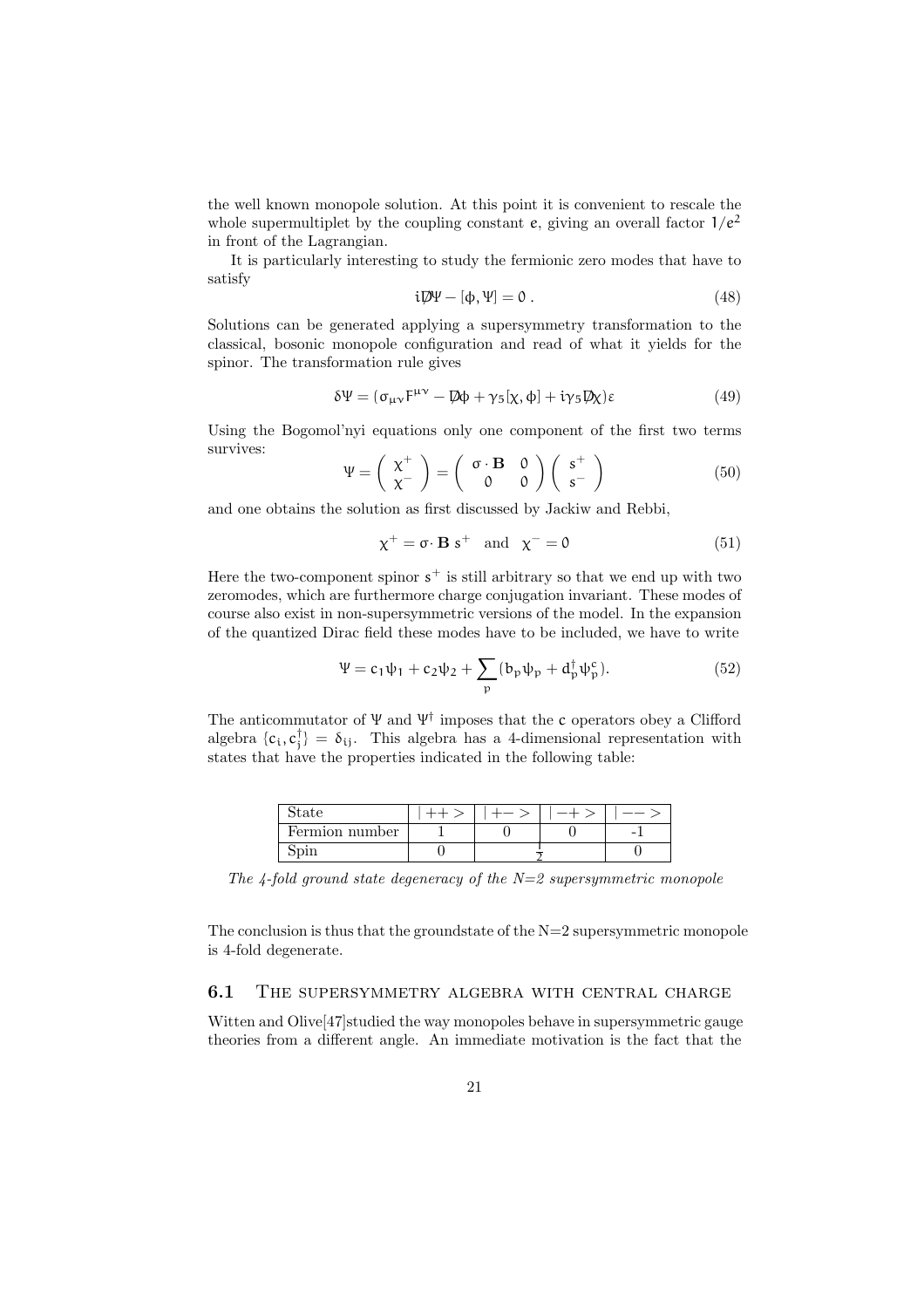BPS limit is implied by supersymmetry. By studying the super-algebra and its representations they obtained the remarkable result that states saturating the Bogomol'nyi bound remain doing so on the quantum level. The reason is that the BPS states have to form special so-called short representations of the algebra.

The N=2 algebra of super charges allows for central charges U and V and has the following general form:

$$
\{Q_{\alpha i}, \bar{Q}_{\beta j}\} = \delta_{ij} \gamma^m u_{\alpha \beta} P_{\mu} + \varepsilon_{ij} (\delta_{\alpha \beta} U + (\gamma_5)_{\alpha \beta} V) \tag{53}
$$

The two charges  $Q_{\alpha}$  are two-component Majorana spinors. In the monopole state one obtains that the central charge  $V$  is nonvanishing

$$
V = \int d^{3}x [\phi(\nabla \cdot \mathbf{B}) + \chi(\nabla \cdot \mathbf{E})] = gf \ge 0
$$
 (54)

U is obtained by interchanging  $\Phi$  and  $\chi$  and equals zero in the pure monopole case. Evaluating the algebra in the rest frame gives

$$
\{Q_{\alpha i}, \bar{Q}_{\beta j}\} = \delta_{ij}\delta_{\alpha\beta}M + \varepsilon_{ij}(\gamma_5\gamma_0)_{\alpha\beta} \text{ gf}
$$
 (55)

Positivity of the anticommutator leads to the bound  $M^2 \geq (gf)^2$ . Something special happens if the bound is saturated, then the representation theory of the  $N=2$  algebra alters and allows for a so called *short* representation of  $2^N = 4$ states, with spin content  $(\frac{1}{2}, 0^+, 0^-)$ . Normal, "long" representations have  $2^{2N}$ states. We see that the zeromodes discussed in the previous section indeed form a short representation. And what about possible excited dyonic bound states one might wonder. These do exist and have been analyzed[48] and give - as expected - rise to long representations because they do not correspond to zeromodes and hence do not satisfy the Bogol'nyi bound. This distinction between short and long representations can be compared to the difference between massive and massless representations of the Lorentz group. In the quantum BPS limit of the N=2 theory we arrive at the conclusion that the monopole groundstate forms a scalar multiplet (containing a spin 1/2 doublet). Osborn extended this analysis to the  $N = 4$  case obtaining that the lowest monopole states form the short N=4 multiplet now containing 16 states consisting of a vector, four spinors and six scalars, i.e. a magnetic copy of the vector multiplets that define the theory[49].

#### 6.2 Duality regained

In 1979 Montonen and Olive[50]made a daring conjecture concerning spontaneously broken gauge theories. Inspired by the the mass formula for BPS states they conjectured that — in the full quantum theory — there would be a nonabelian version of electric magnetic duality realized in the supersymmetric SO(3) model. This duality would be a four dimensional analogue of the equivalence of the Sine–Gordon Theory and the massive Thirring model in two dimensions. The strongest form of it would be realized in the N=4 theory. In this case the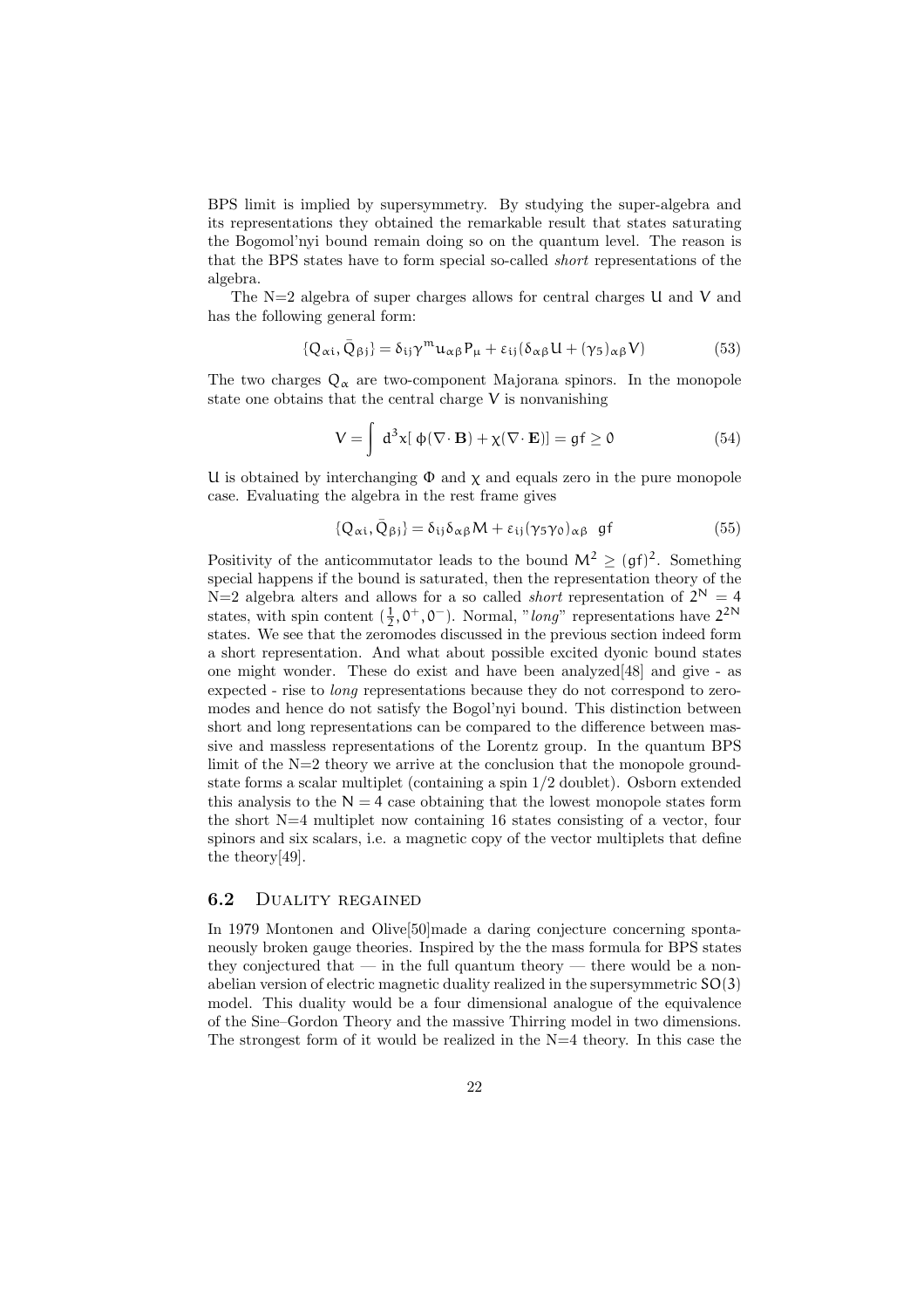quantum numbers of the electric and magnetic BPS states are such that the model could be self -dual in the sense that the massive vector bosons would be mapped on the monopoles and vice versa, implying that the charges get also mapped onto each other, i.e.  $e \leftrightarrow g = 4\pi/e$ . This is clearly a strong-weak coupling duality in that the fine structure constant would be mapped to its inverse. The conjecture amounts to the statement that in the strong coupling regime the physics would be described by a weakly interacting spontaneously broken "magnetic" gauge theory with a dual gauge group  $G \simeq SO(3)$ . There appears considerable evidence for this idea:

- The BPS mass relation  $m = f$ p  $q^2 + g^2$ .
- The BPS mass formula receives no quantum corrections as it appears in the central charge of the supersymmetry algebra.
- In the model there is no charge renormalization.
- The spin content of the electric and magnetic representations is the same (1 vector, 4 spinors and 6 (pseudo)scalars).

This bold idea has in recent years developed into a broad research field mainly due to the work of Seiberg and Witten on electric–magnetic dualities in general supersymmetric gauge theories. In the following sections we briefly summarize some aspects of this work.

### 6.3  $SL(2, \mathbb{Z})$  DUALITY

We may extend the Montonen–Olive duality to a full  $SL(2, \mathbb{Z})$  duality by including also the  $\theta$  parameter. Let us introduce the complex coupling parameter

$$
\tau \equiv \frac{\theta}{2\pi} + i \frac{4\pi}{e^2} \tag{56}
$$

We recall formula that for the dyons with magnetic charge  $g = 4\pi m/e$  in the presence of the θ parameter the electric charges are given by  $q = n e + mθe/2π$ . The exact BPS mass formula as it follows from the central charge of supersymmetry algebra can now be casted in the form

$$
M(m, n) = ef|n + m\tau| \quad m, n \in \mathbb{Z}
$$
\n<sup>(57)</sup>

This BPS mass formula is invariant under  $SL(2, \mathbb{Z})$  transformations which act as follows. Let M be an element of  $SL(2, \mathbb{Z})$ , which is defined as

$$
M = \begin{pmatrix} a & b \\ c & d \end{pmatrix}, \text{ with } a, b, c, d \in \mathbb{Z} \text{ and } ad - bc = 1,
$$
 (58)

then the parameter  $\tau$  transforms as

$$
\tau \to \tau \prime = \frac{a\tau + b}{c\tau + d},\tag{59}
$$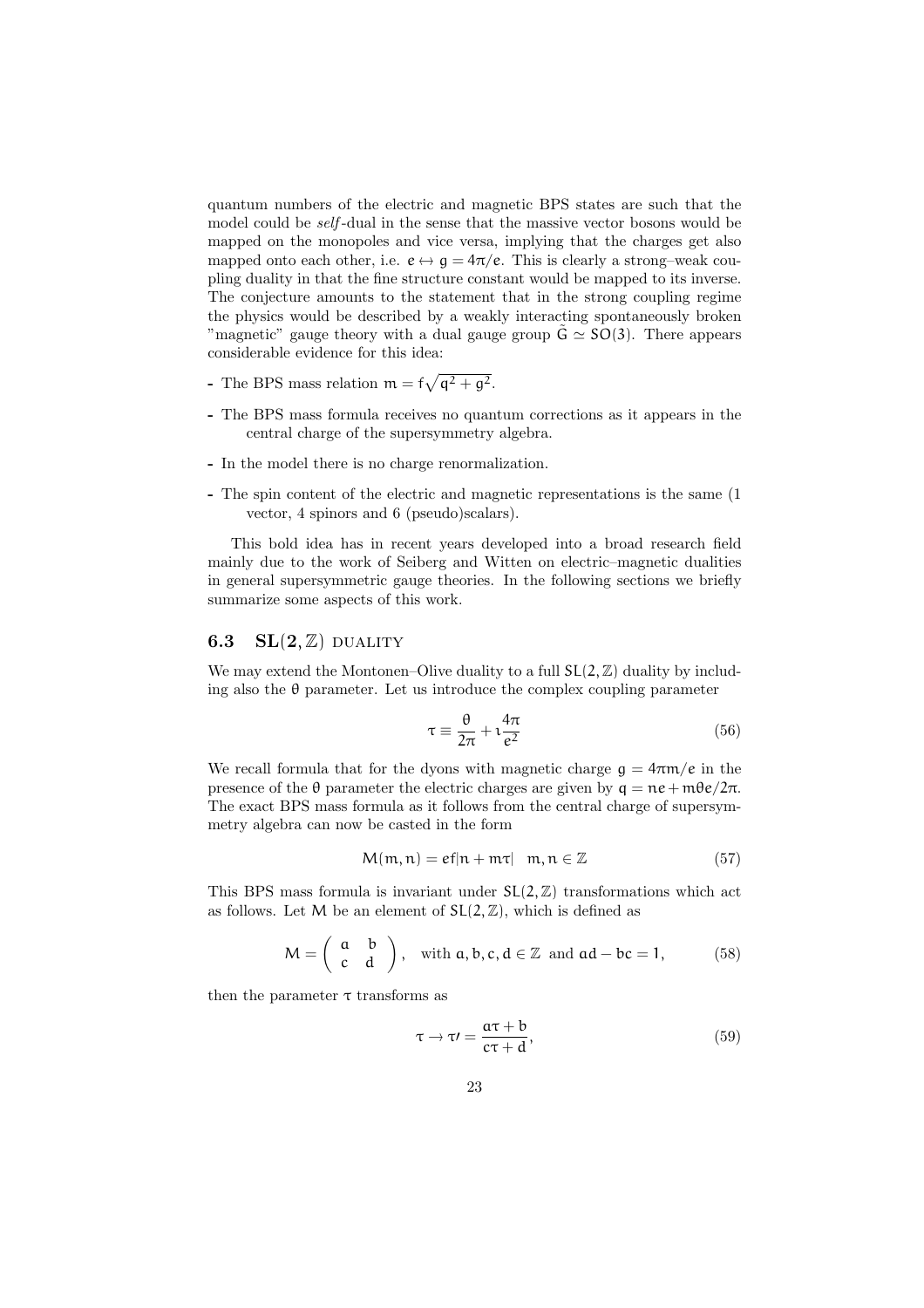whereas the BPS states transform as

$$
(\mathfrak{m},\mathfrak{n})\rightarrow(\mathfrak{m}',\mathfrak{n}')=(\mathfrak{m},\mathfrak{n})M^{-1}=(\mathfrak{m},\mathfrak{n})\left(\begin{array}{cc}d&-b\\-c&a\end{array}\right).
$$
 (60)

The group  $SL(2, \mathbb{Z})$  is generated by  $T : \tau \to \tau + 1$  and  $S = \tau \to -1/\tau$ . The generator T generates a shift of  $\theta$  over  $2\pi$ , while for  $\theta = 0$  the S generator corresponds to the original Montonen–Olive duality transformation, with  $e \rightarrow$  $4\pi/e$  and  $(m, n) \rightarrow (-n, m)$ . The SL(2, Z)-duality conjecture reads that a theory would be invariant under the  $SL(2, \mathbb{Z})$  transformations on the dyonic spectrum of BPS states.

From the mass formula one may deduce a stability condition. One easily sees that the following inequality between different mass states holds

$$
M(m_1 + m_2, n_1 + n_2) \le M(m_1, n_1) + M(m_2, n_2)
$$
 (61)

implying that the strict equality holds if and only if  $m_1 + m_2$  and  $n_1 + n_2$  are relative prime. A dyon with magnetic and electric quantum numbers which are relative prime should therefore be stable, though as we will see later on, the stability depends on which extended supersymmetry is realized.

## 6.4 The Seiberg–Witten results: the N=2 vacuum struc-**TURE**

The question what happens to electric–magnetic duality for  $N=2$  or  $N=1$  supersymmetric gauge theories was answered by some remarkable exact results obtained by Seiberg and Witten [51, 52]. The N=2 theory is of course asymptotically free, allowing a choice of scale. The question is to understand the vacuum structure of the theory and the dependence of the BPS spectrum on the vacuum parameters. The classical potential is given by

$$
V(\Phi) = \frac{1}{e^2} [\Phi, \Phi^{\dagger}]^2 , \qquad (62)
$$

consequently there is a continuous family of classical vacua because for the potential to acquire its minimum it suffices for  $\Phi$  and  $\Phi^{\dagger}$  to commute. There is a global U(1) R symmetry of the classical potential on the classical level which gets broken by instanton effects to a global  $\mathbb{Z}_8$ . The scalar field is doubly charged under this discrete group. A constant value  $\Phi = \frac{\alpha \tau_3}{2}$  breaks the gauge group to a  $U(1)$ . A gauge invariant parameterization of the classical vacua is given by the complex parameter

$$
\mathfrak{u} = \frac{1}{2}\mathfrak{a}^2 = \text{Tr}\Phi^2 \tag{63}
$$

Because u has charge  $k = 4$  under the  $\mathbb{Z}_8$  group, this symmetry gets broken to a global  $\mathbb{Z}_2$  which acts on the moduli space as  $\mathfrak{u} \to -\mathfrak{u}$ . On a classical level there is only one special point, the point  $u = 0$  where the full  $SU(2)$  symmetry is restored.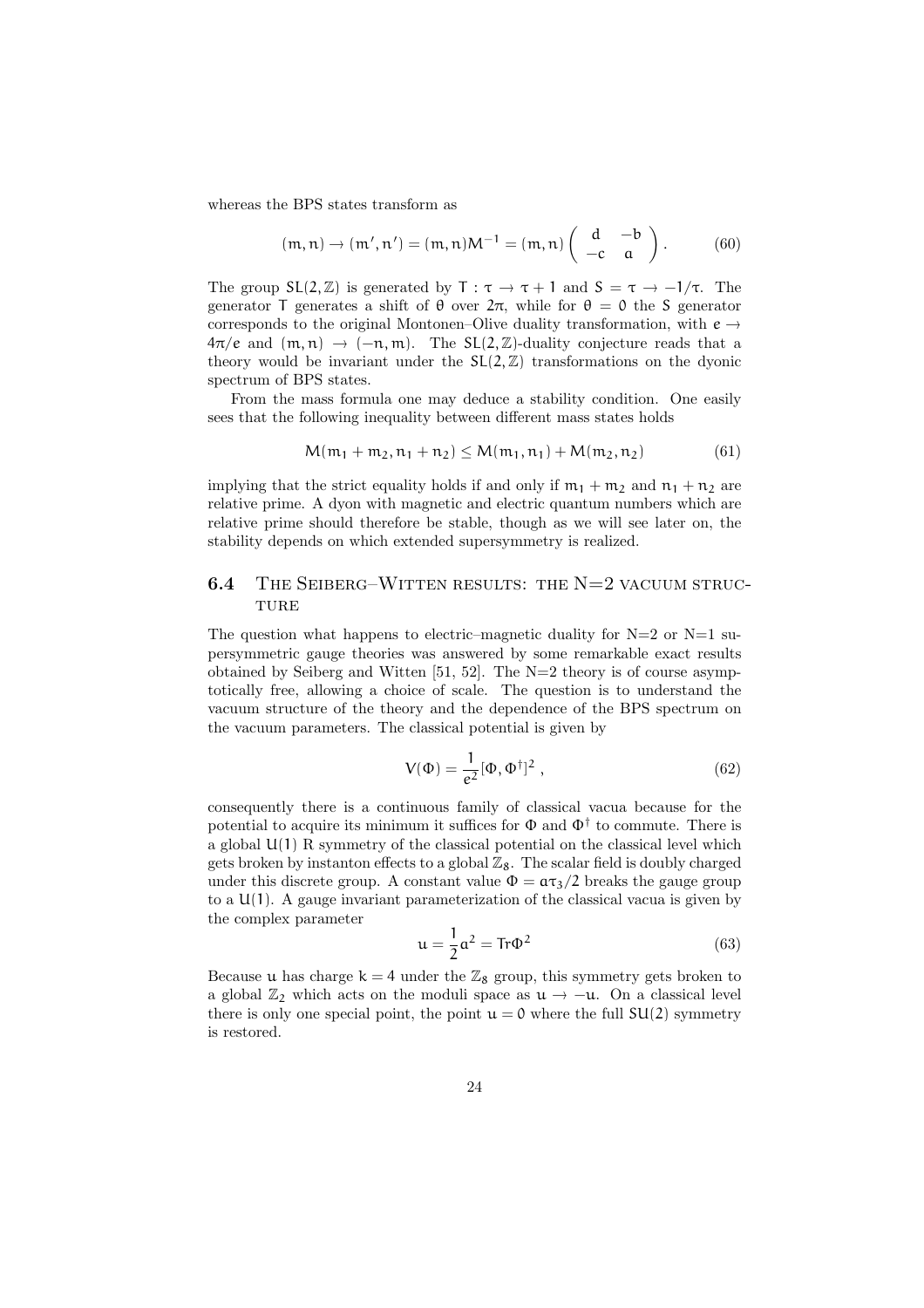The quantum moduli space parameterized by the the vacuum expectation value  $\mu = \langle Tr \Phi^2 \rangle$  depends on the effective action, which in turn depends on a single holomorphic function  $\mathcal{F}(\mathfrak{a})$ . Witten and Seiberg succeeded in explicitly calculating  $a(u)$  and  $a_D \equiv (\partial \mathcal{F}/\partial a)(u)$  in terms of certain hypergeometric functions from the holomorphicity constraint combined with certain information on the possible singularities and some (one loop) perturbative results. This information is crucial because it determines the masses of the BPS states as a function of  $\mu$  again from the central charge in the N=2 supersymmetry algebra as

$$
M(m, n) = \sqrt{2}|na(u) - ma_D(u)|
$$
\n(64)

We see that classically  $\tau_{c1} = a_D/a$ , however on the quantum level  $\tau$  is rather defined as  $\tau = (\partial^2 \mathcal{F}/\partial \mathfrak{a}^2)(u)$ . The parameters **a** and **a**<sub>D</sub> are both complex and generically the masses can be represented on a lattice where the mass just corresponds to the Euclidean length of the corresponding lattice vector  $(m, n)$ . The situation is similar to the one we described before where the triangle inequality determines the stability of various states in the lattice. The interpretation of the phase structure and the BPS spectrum depends critically on the singularities of a and  $a_D$  in the u plane. There are branchpoints for  $u = \pm 1$  and  $u = \infty$ with cuts along the (negative) real axis for  $a_D$  extending to  $u = -1$  and for  $\alpha$  to  $\mu = 1$ . We see that the singularities have moved away from the classical point  $u = 0$ . From the singularity structure one may obtain the monodromies generated on the vector  $(a, a_D)$  by going around the singularities. The requirement that the physical spectrum should be invariant under the action of the monodromy group will put constraints on which states are allowed.

Of particular interest are the points in the u plane where  $a_D/a \in \mathbb{R}$  because then the lattice degenerates and instabilities as well as massless states may develop. This situation arises for a locus of points which form a closed curve  $\mathcal{C}$ . called the curve of marginal stability. We have depicted the situation in Fig.7. On C the ratio  $a_D/a$  takes on all values in the interval [−1, 1]. The large u region is the weakly coupled semiclassical region whereas in the interior domain near and inside the curve of marginal stability, we are dealing with the strong coupling regime. It is clear that we have to distinguish three different regions, the region outside the curve  $R_{\text{out}}$ , and inside the curve the regions above and below the real axis,  $R_{in}^{\pm}$ . The interpretation of the curve is as follows. Clearly as long as we do not cross it the spectrum will depend smoothly on  $u$  and cannot develop any instabilities, neither inside, nor outside the curve. It follows from the mass formula (64) that on the curve massless states may develop. For  $M = 0$ we see that we must have  $n/m = a_D/a \in [-1, 1]$ . In fact naively, that means semi-classically, one would expect that any state with  $n/m \in [-1, 1]$  will become massless exactly at the corresponding point on C where  $a_D/a(u) = n/m$ . One clearly expects that the effective action and therefore  $a$  and  $a_D$  would develop singularities, but this  $-$  as followed from the result of Seiberg and Witten  $$ only happens for  $u = \pm 1$ . Conversely if a massless state would develop for some point  $\mu$  in the moduli space it would give rise to a singularity but there are no other singularities than the ones just mentioned, which leads us to conclude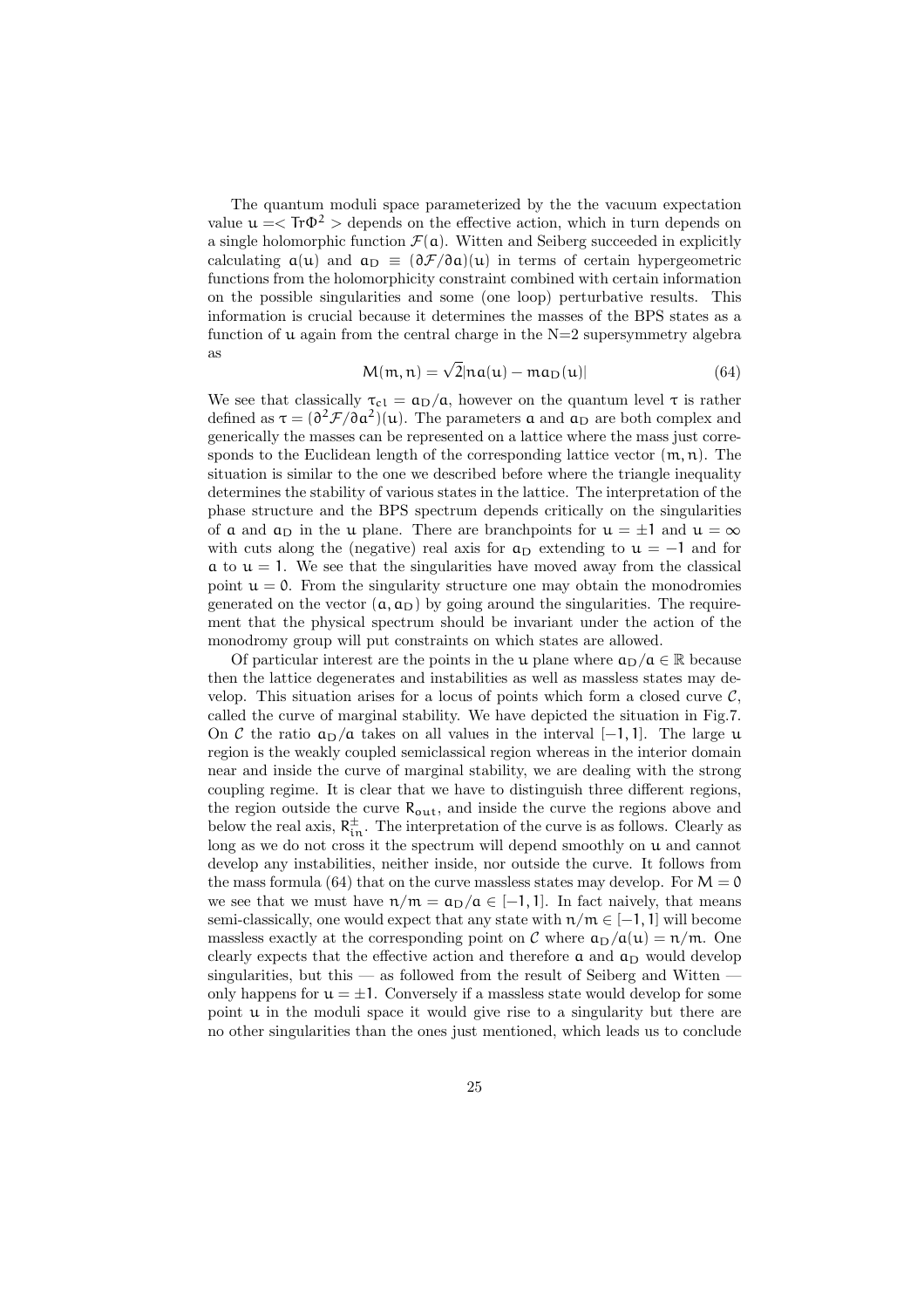Figure 7: This figure shows the singularity structure of  $a(u)$  and  $a_D(u)$ . On the curve the quotient  $a_D/a$  becomes real, massless states only occur at  $u = \pm 1$ .

that such states should be excluded. The point  $u=+1$  corresponds to a massless state  $(0, \pm 1)$  a monopole or anti-monopole, whereas the point  $u = -1$  corresponds to the (anti-)dyons  $\pm(\pm 1, 1)$ . These points correspond to groundstates where monopoles/dyons become massless and hence will condense to realize the confining phases anticipated by Mandelstam and 't Hooft in the seventies. A striking result. Adding to this the monodromy constraints mentioned before, the result for the  $N = 2$  theory without extra matter multiplets can be summarized as follows. In the weak coupling regime the spectrum consists only of the states  $\{\pm (1, 0), \pm (n, 1), n \in \mathbb{Z}\}\$ . In the strong regime similar arguments [53, 54] yield that the spectrum is further reduced to just states that become massless  $\{\pm(01), \pm(-1, 1)\}\$ for the region above and  $\{\pm(01), \pm(-1, 1)\}\$ for the region below the real axis.

# 7 Beyond SU(2): gauge groups and integrable **SYSTEMS**

The construction of general multi-monopole monopole solutions to the Bogomol'nyi equations for a theory with some general gauge group has been a source of inspiration for a full generation of mathematical physicists. And substantial progress has been made, in the sense that intriguing relations have been found with various classes of integrable systems in various dimensions, and of course new such systems have been obtained as well.

### 7.1 Spherical symmetry: Toda systems

The simplest class of monopoles for which the exact solutions were constructed is the class of spherically symmetric solutions, where one defines a generalized  $SO(3)$  generator  $J = L + T$  and imposes the conditions on the fields. In the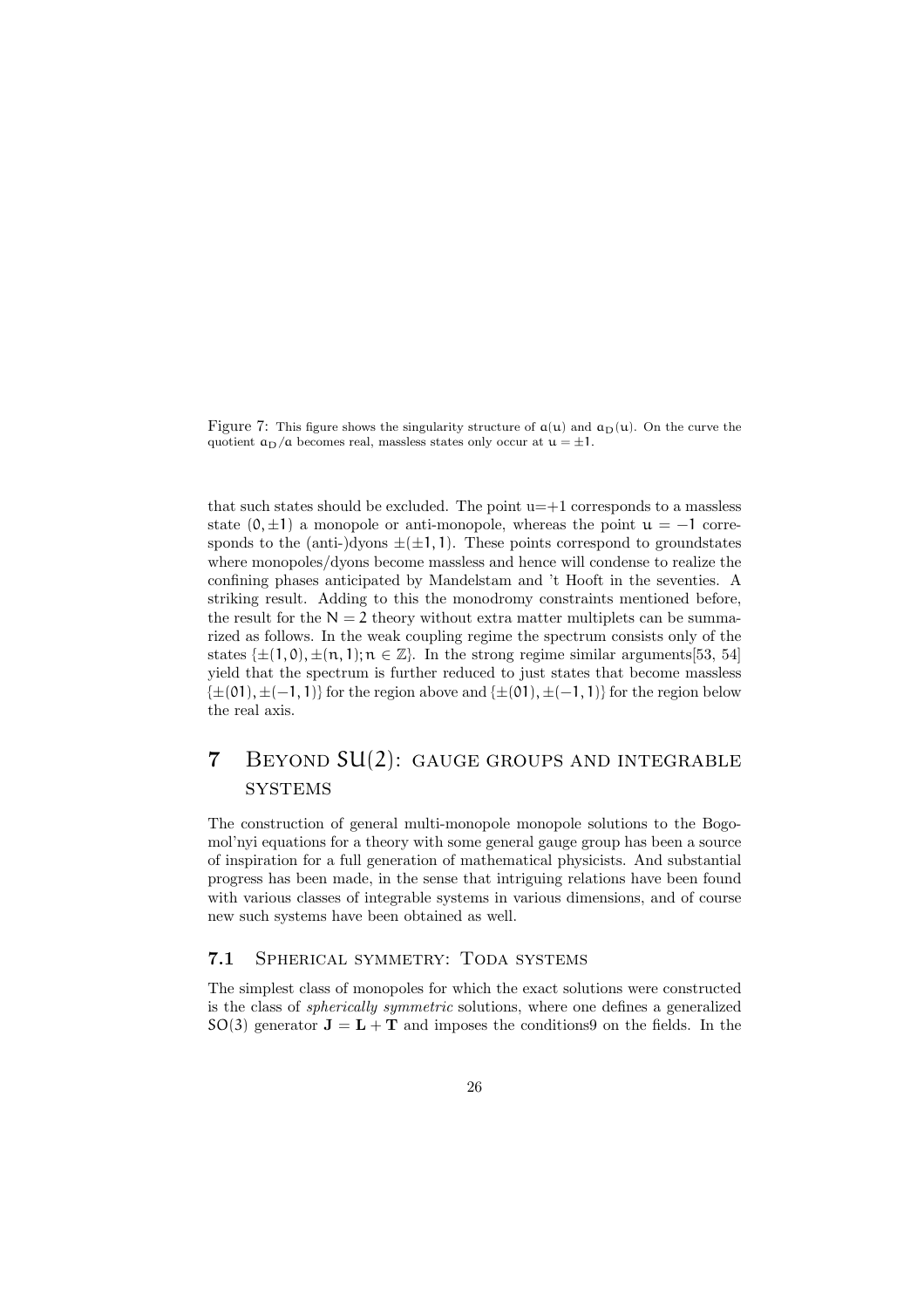present context  $\bf{T}$  generates some  $SU(2)$  subgroup of the the full gauge group. If one chooses the minimal regular embedding corresponding to the (simple) roots of the full gauge algebra one obtains the fundamental monopoles discussed before. The choice of a non-regular embedding leads to more interesting results. For example, the choice of the *maximal* or better *principal*  $SU(2)$  embedding, where the fundamental (vector) representation branches to a single irreducible SU(2) representation leads to one- (two-) dimensional conformally invariant Toda-like systems[55, 56, 57]. The Bogomol'nyi system reduces to

$$
\partial \bar{\partial} \rho_i = \sum_{j=1}^{\ell} K_{ij} e^{\rho_j} , \qquad (65)
$$

where we have introduced complex coordinates

$$
z = r + it, \quad \bar{z} = r - it. \tag{66}
$$

These finite Toda-like systems are completely characterized by the Cartan matrix K of the Lie algebra of G, defined as the (asymmetrically) normalized inner product of the  $\ell$  (= rank G) simple roots  $\gamma_a$ 

$$
K_{ij} \equiv 2 \overrightarrow{\gamma}_i \cdot \overrightarrow{\gamma}_j / (\overrightarrow{\gamma}_j \cdot \overrightarrow{\gamma}_j)
$$
 (67)

The  $SU(2)$  version of this system is just the Liouville equation initially obtained in this context by Witten[58]. The complex equations yield the instanton solutions, the restriction to  $\rho_i = \rho_i(r)$  yields the monopoles. These systems have returned in the context of conformal field theory models for critical systems. The cases for arbitrary  $SU(2)$  embeddings involve certain non-abelian generalizations of these finite Toda systems[59].

### 7.2 Axial symmetry: nonlinear sigma models

Let us briefly consider the axially symmetric case where one imposes symmetry with respect to a single mixed space and gauge rotation. The Bogomol'nyi equations now reduce to an integrable, non-compact, non-linear sigma-model in a curved two-dimensional  $(\rho, z)$ -space as followed from an analysis of Bais and Sasaki [60]; £ l<br>E

$$
\nabla \left[ \rho (\nabla \mu) \ \mu^{-1} \right] = 0 \tag{68}
$$

with  $\nabla \equiv (\partial_{\rho}, \partial_{z})$ . The field variables  $\mu$  are defined as follows:

$$
\mu \equiv g^{\dagger} g \ , \ \ g = g(\rho, z) \in G^* \ . \tag{69}
$$

The group  $G^*$  is any non-compact real form of G based on a symmetric decomposition of the Lie-algebra  $G = K + P$ , with

$$
[K,K]\subset K\ ,\ [P,K]\subset K\ ,\ [P,P]\subset K\ .
$$

As follows from its definition,  $\mu$  is in fact an element of the symmetric noncompact coset space  $G^*/K$ , where K is the maximal compact subgroup of  $G^*$ . For  $SU(2)$  the system of Eqn. (68) reduces to the case studied by Manton[61] and to the Ernst equation – well known in general relativity.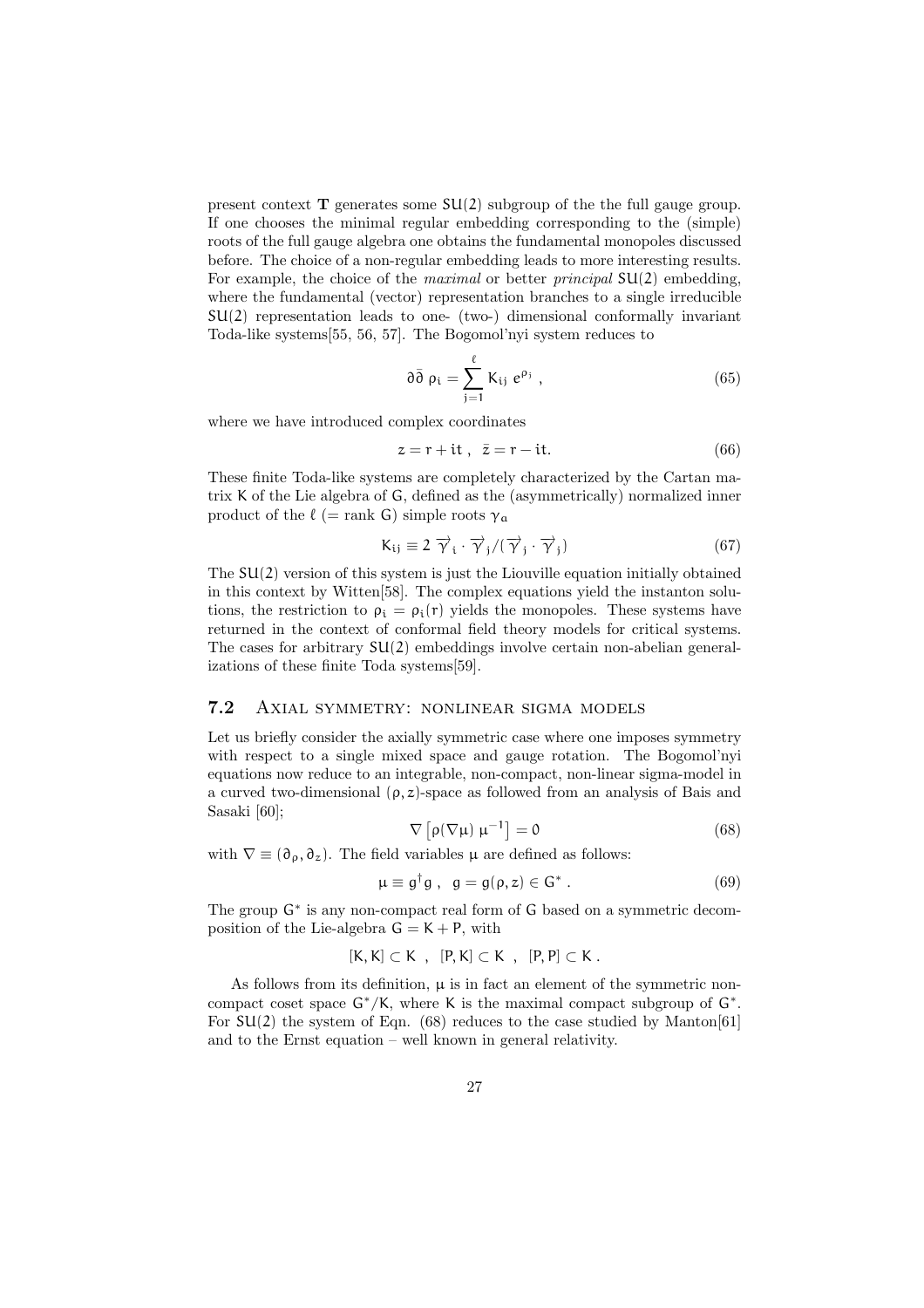### 7.3 THE NAHM EQUATIONS.

We have mentioned in passing that classical Bogomol'nyi or self-dual Yang– Mills equations for monopole respectively instantons differ primarily by their spacetime structure and choice of boundary conditions. This means that the techniques to solve them should be quite similar. The general instanton problem was reduced to a entirely algebraic problem by Atiyah, Hitchin, Drinfeld and Manin[62], the so-called ADHM construction. Nahm adapted this method for the general Bogoml'nyi equations, not surprisingly referred to as the ADHMN construction [63, 64]. Nahm reduced the Bogomol'nyi system to a system of of coupled nonlinear *ordinary* differential equations for three  $(n \times n)$  matrix valued functions  $T_i$  ( $i = 1, 2, 3$ ) of some variable z defined on an appropriate interval. The variable z indicates the Fourier components of the time variable  $x_0$ . The equations read:

$$
\frac{dT_i}{dz} = i\varepsilon_{ijk}[T_j, T_k]
$$
\n(70)

The way one arrives at this system of equations starts out with the zero-modes  $\psi^{(r)}(x, z)$  of the covariant equation for a Weyl spinor in the fundamental representation of the gauge group in the monopole background. To be definite we assume in the following that the gauge group  $G = SU(N)[65]$ . The fundamental spinor has to satisfy:

$$
D^{\dagger} \psi(\mathbf{x}, \mathbf{z}) = 0 \tag{71}
$$

with the operator defined as

$$
D = \sigma.(\nabla + ieA) - z + \Phi \tag{72}
$$

The matrices  $T_i$  are defined as,

$$
T_i^{(rs)}(z) = \int \psi^{(r)\dagger}(x, z) x_i \psi^{(s)}(x, z) d^3x \tag{73}
$$

The indices run r and s run over the number of zero-modes  $n = n(z)$  of the adjoint operator  $D^{\dagger}$  in the given sector with topological (magnetic) charge m. Clearly the number of normalizable zero-modes depends on z, and consequently the dimensionality of the T matrices does as well. The tricky part sits in the boudary conditions one has to impose on z, these depend on the asymptotic behavior of the Higgs field,

$$
\Phi \simeq \sum_{\ell=1}^{N} P_{\ell} \left[ z_{\ell} + \frac{k_{\ell}}{2|\mathbf{x}|} \right] \ |\mathbf{x}| \to \infty \tag{74}
$$

The P<sub> $\ell$ </sub> are spherical Legendre functions. In terms of the parameters  $z_{\ell}$  and k<sub> $\ell$ </sub> the number of normalizable modes to the spinor equation turns out to be

$$
n(z) = \sum_{\ell=1}^{N} k_{\ell} \theta(z - z_{\ell}). \qquad (75)
$$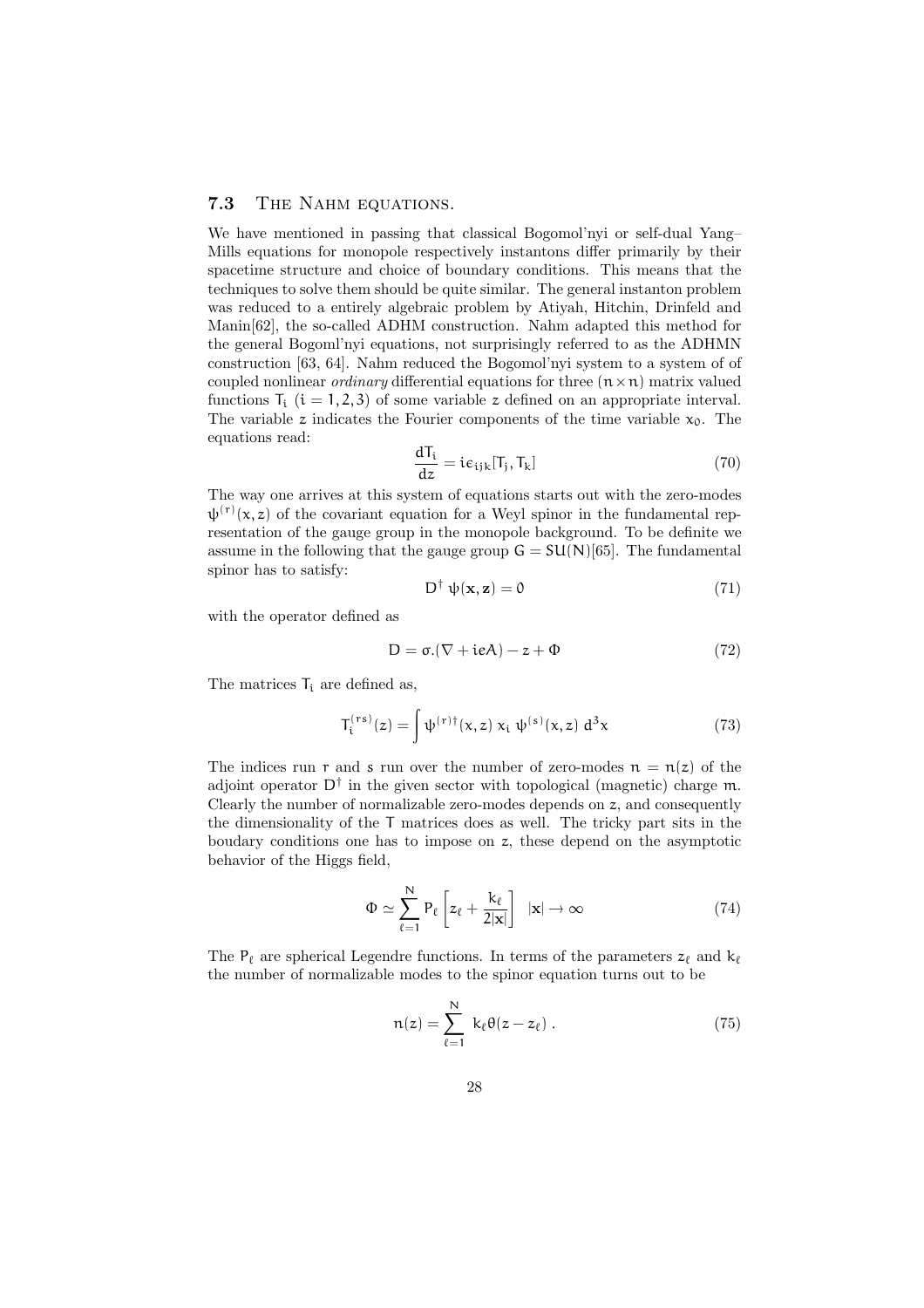So z ranges between the largest and smallest eigenvalues of the Higgs field and  $n(z)$  jumps at points where z becomes equal to an eigenvalue of  $\Phi$  (except if the eigenvalues happen to be degenerate).

To reconstruct the original gauge and scalar fields given the  $T_i$  matrix functions, one goes in principle the opposite direction. One first solves the linear equation:

$$
\triangle^{\dagger} \nu_{k}(z, \mathbf{x}) = 0 \tag{76}
$$

with the  $(n \times n)$  quaternionic operator given by

$$
\Delta = \mathbf{i}\partial_z + (\mathbf{x} + \mathbf{i}\mathbf{T}) \cdot \mathbf{\sigma} \,. \tag{77}
$$

It can be shown that this equation has  $N$  solutions for  $SU(N)$ . Setting the normalized solutions  $v_k$  in a  $(n(z) \times N)$  matrix V one may extract the gauge potentials and scalar field which solve the original Bogomol'nyi problem by computing

$$
\mathbf{A} = \int_{c} dz \, \mathbf{V}^{\dagger} \, \nabla \, \mathbf{V} \tag{78}
$$

$$
\Phi = \int dz \, z V^{\dagger} V \tag{79}
$$

where we have normalized

$$
\int dz \, V^{\dagger} V = 1 \,. \tag{80}
$$

The Nahm equations form an integrable system and have popped up in many places most recently in connection with D-brane descriptions of monopoles in M-theory.

### Conclusions and outlook

"Sag mir wo die Blumen sind, wo sind sie geblieben..." M. Dietrich (1931)

We have reviewed the physics of magnetic monopoles in non-abelian gauge theories. We have touched upon many different subjects, but could not – in the limited space available – go into much detail. Quite a few subjects were left out, in that sense the particular choices made did not reflect the limited interest of the author but rather his limited expertise. The study of monopoles which received little encouragement from experiment remains a highly interesting topic for theoretical research. To be or not to be remains for the time being, an open question.

Acknowledgement: The author wishes to thank many of his (former) students and colleagues for inspiring collaborations on a wide variety of questions concerning magnetic monopoles.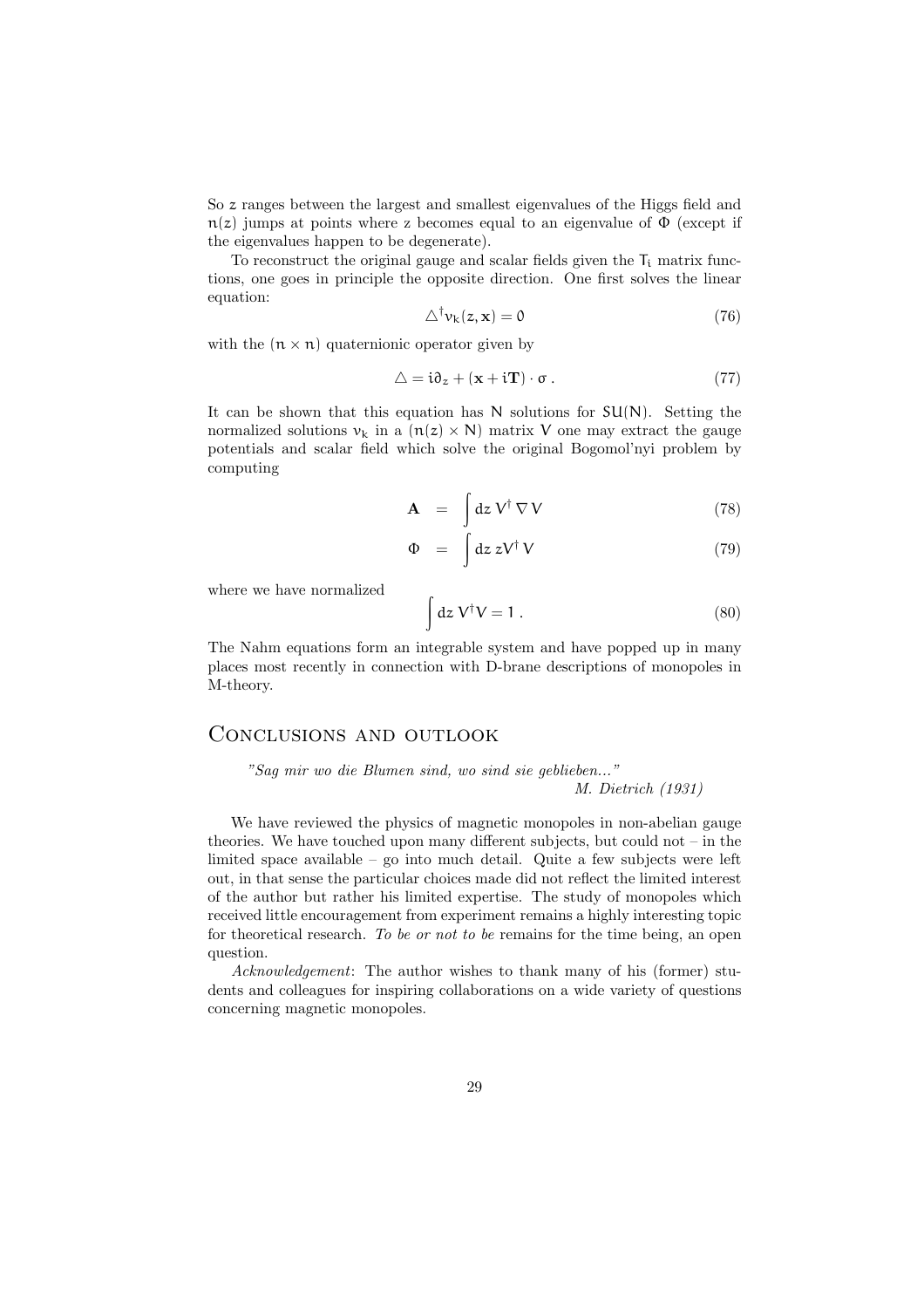## References

- [1] P.A.M. Dirac. Quantised singularities in the electromagnetic field. Proc.Roy.Soc., A(133):60, 1931.
- [2] H. Hopf. Uber die Abbildungen der dreidimensionalen Sphäre auf die Kugelfläche. Math. Ann., (104):637, 1931.
- [3] G. 't Hooft. Magnetic monopoles in unified gauge theories. Nucl. Phys., B79:276–284, 1974.
- [4] A. M. Polyakov. Particle spectrum in quantum field theory. JETP Lett., 20:194–195, 1974.
- [5] E. B. Bogomolny. Stability of classical solutions. Sov. J. Nucl. Phys., 24:449, 1976.
- [6] M. K. Prasad and C. M. Sommerfield. An exact classical solution for the 't Hooft monopole and the Julia-Zee dyon. Phys. Rev. Lett., 35:760–762, 1975.
- [7] F. Englert and P. Windey. Quantization condition for 't Hooft monopoles in compact simple lie groups. Phys. Rev., D14:2728, 1976.
- [8] P. Goddard, J. Nuyts, and D. I. Olive. Gauge theories and magnetic charge. Nucl. Phys., B125:1, 1977.
- [9] S. R. Coleman. Classical lumps and their quantum descendents. Lectures delivered at Int. School of Subnuclear Physics, Ettore Majorana, Erice, Sicily, Jul 11-31, 1975.
- [10] A et al. Balachandran. Topology and the problem of colour. Phys. Rev. Lett, 50:1553, 1983.
- [11] P. Nelson and S. R. Coleman. What becomes of global color. Nucl. Phys., B237:1, 1984.
- [12] F. A. Bais and B. J. Schroers. Quantization of monopoles with non-abelian magnetic charge. Nucl. Phys., B512:250–294, 1998.
- [13] F. A. Bais and R. Laterveer. Exact  $Z(N)$  monopole solutions in gauge theories with nonadjoint Higgs representations. Nucl. Phys., B307:487, 1988.
- [14] F. A. Bais. The topology of monopoles crossing a phase boundary. Phys. Lett., 98B:437, 1981.
- [15] R. A. Brandt and F. Neri. Stability analysis for singular nonabelian magnetic monopoles. Nucl. Phys., B161:253–282, 1979.
- [16] F. A. Bais. Flux metamorphosis. Nucl. Phys., B170:32, 1980.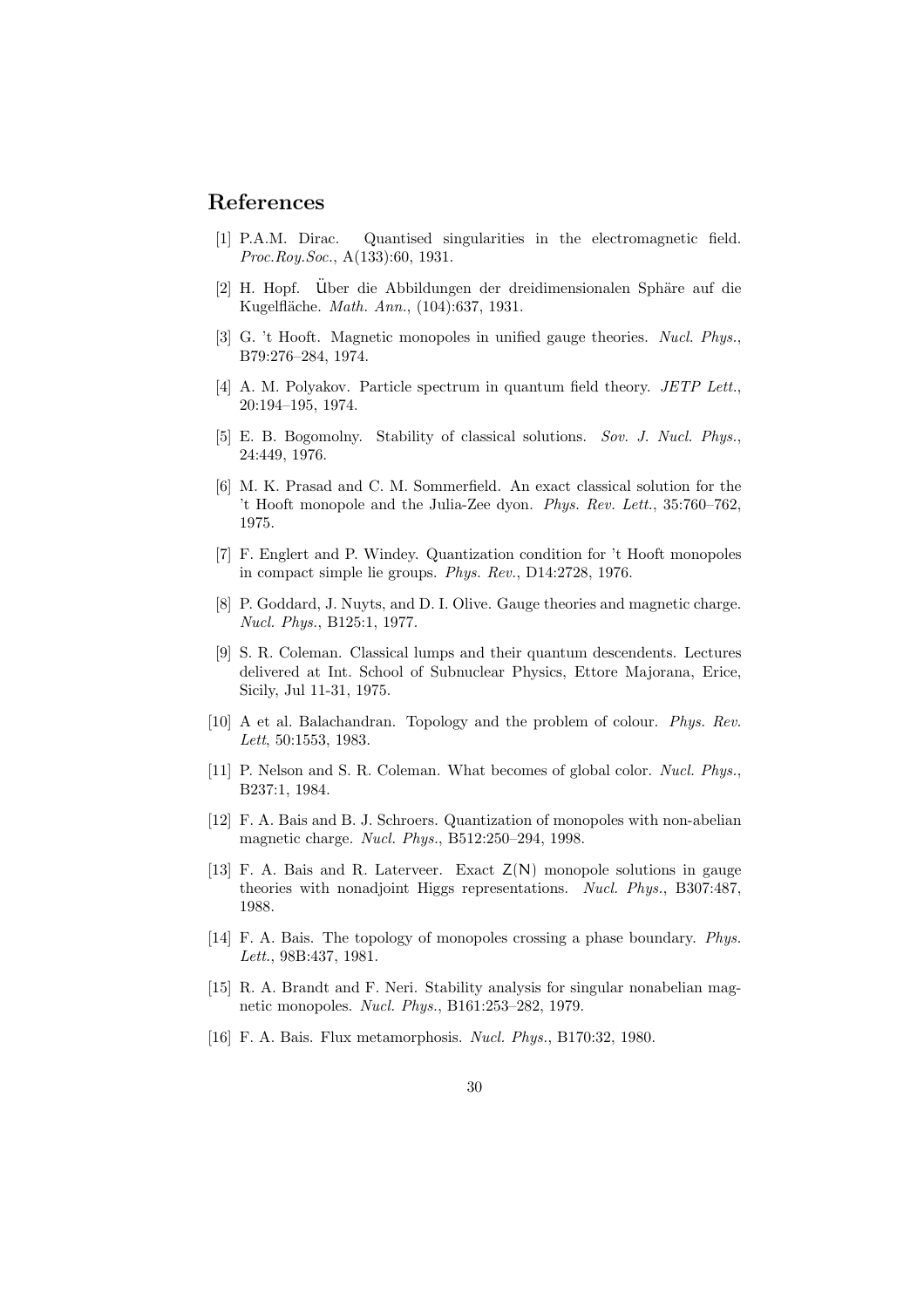- [17] A. S. Schwarz. Field theories with no local conservation of the electric charge. Nucl. Phys., B 208:141, 1982.
- [18] M. Alford, K. Benson, S. Coleman, J. March-Russell, and F. Wilczek. Zero modes of nonabelian vortices. Nucl. Phys., B 349:414–438, 1991.
- [19] M. Bucher, H.-K. Lo, and J. Preskill. Topological approach to Alice electrodynamics. Nucl. Phys., B386:3–26, 1992.
- [20] F. A. Bais and P. John. Core deformations of topological defects. Int. J. Mod. Phys., A10:3241–3258, 1995.
- [21] F. A. Bais and J. Striet. On a core instability of 't Hooft-Polyakov monopoles. Phys. Lett., B540:319–323, 2002.
- [22] E. J. Weinberg. Parameter counting for multi monopole solutions. Phys. Rev., D20:936–944, 1979.
- [23] Constantine Callias. Index theorems on open spaces. Commun. Math. Phys., 62:213–234, 1978.
- [24] E. Mottola. Zero modes of the 't Hooft-Polyakov monopole. Phys. Lett., B79:242, 1978.
- [25] G. W. Gibbons and N. S. Manton. The moduli space metric for well separated BPS monopoles. Phys. Lett., B356:32–38, 1995.
- [26] N. S. Manton. A remark on the scattering of BPS monopoles. Phys. Lett., B110:54–56, 1982.
- [27] M. F. Atiyah and N. J. Hitchin. Low-energy scattering of nonabelian monopoles. Phys. Lett., A107:21–25, 1985.
- [28] G. W. Gibbons and N. S. Manton. Classical and quantum dynamics of BPS monopoles. Nucl. Phys., B274:183, 1986.
- [29] A. P. Balachandran. Gauge symmetries, topology and quantization. 1992.
- [30] D. Giulini. Asymptotic symmetry groups of long ranged gauge configurations. Mod. Phys. Lett., A10:2059–2070, 1995.
- [31] E. Witten. Dyons of charge e  $\theta/2\pi$ . Phys. Lett., B86:283-287, 1979.
- [32] G. 't Hooft. Symmetry breaking through Bell-Jackiw anomalies. Phys. Rev. Lett., 37:8–11, 1976.
- [33] Gerard 't Hooft. Computation of the quantum effects due to a four- dimensional pseudoparticle. Phys. Rev., D14:3432–3450, 1976.
- [34] R. Jackiw and C. Rebbi. Vacuum periodicity in a Yang-Mills quantum theory. Phys. Rev. Lett., 37:172–175, 1976.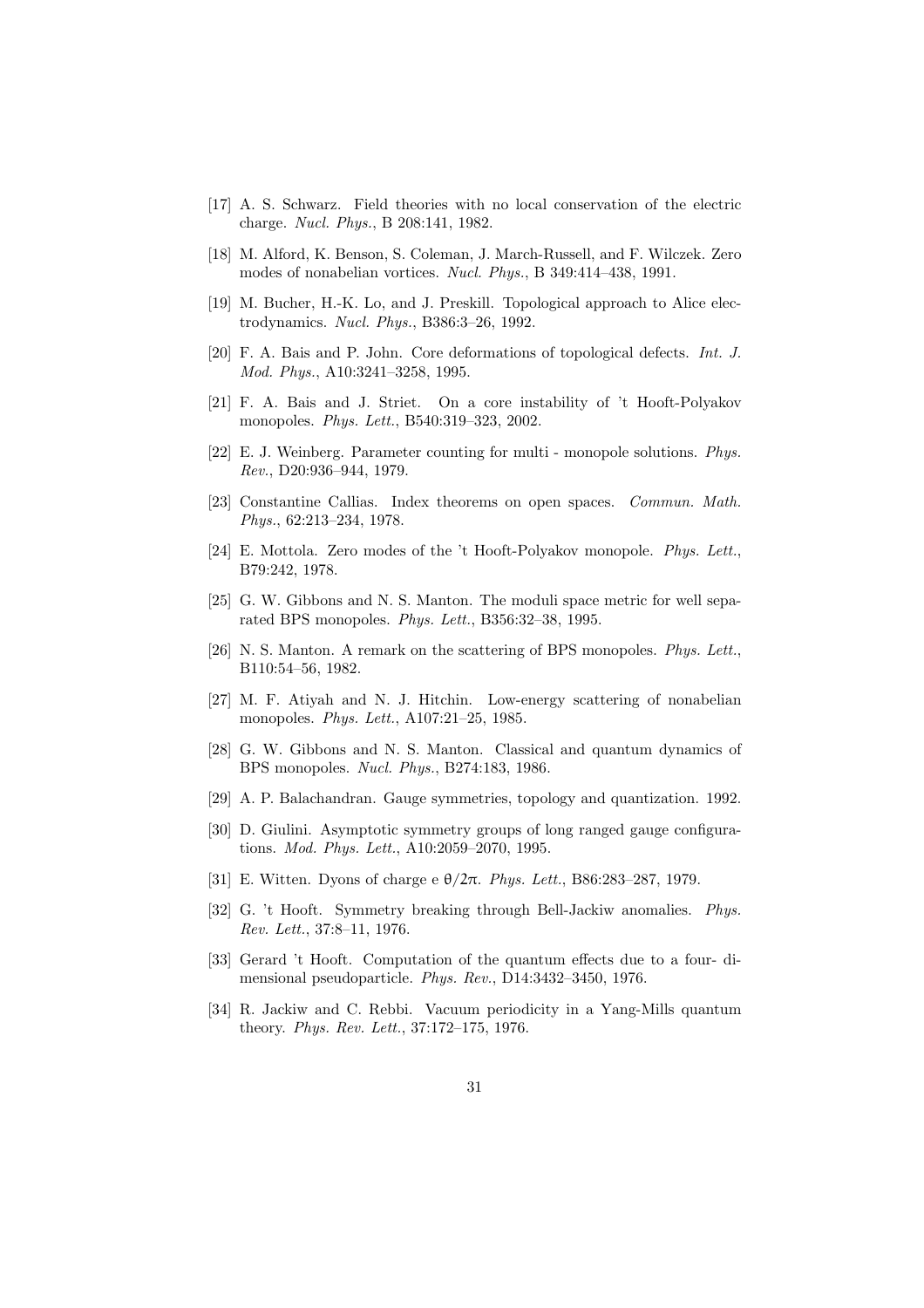- [35] Jr. Callan, Curtis G., R. F. Dashen, and David J. Gross. The structure of the gauge theory vacuum. Phys. Lett., B63:334–340, 1976.
- [36] G. 't Hooft. Topology of the gauge condition and new confinement phases in nonabelian gauge theories. Nucl. Phys., B190:455, 1981.
- [37] P. Hasenfratz and G. 't Hooft. A fermion boson puzzle in a gauge theory. Phys. Rev. Lett., 36:1119, 1976.
- [38] R. Jackiw and C. Rebbi. Spin from isospin in a gauge theory. Phys. Rev. Lett., 36:1116, 1976.
- [39] A. S. Goldhaber. Spin and statistics connection for charge monopole composites. Phys. Rev. Lett., 36:1122–1125, 1976.
- [40] Yoichi Kazama, Chen Ning Yang, and Alfred S. Goldhaber. Scattering of a Dirac particle with charge Ze by a fixed magnetic monopole. Phys. Rev., D15:2287–2299, 1977.
- [41] A. S. Goldhaber. Dirac particle in a magnetic field: Symmetries and their breaking by monopole singularities. Phys. Rev., D16:1815, 1977.
- [42] W. J. Marciano and I. J. Muzinich. An exact solution of the Dirac equation in the field of a 't Hooft-Polyakov monopole. Phys. Rev. Lett., 50:1035, 1983.
- [43] V. A. Rubakov. Superheavy magnetic monopoles and proton decay. *JETP* Lett., 33:644–646, 1981.
- [44] V. A. Rubakov. Adler-Bell-Jackiw anomaly and fermion number breaking in the presence of a magnetic monopole. Nucl. Phys., B203:311–348, 1982.
- [45] C. G. Callan Jr. Dyon fermion dynamics. Phys. Rev., D26:2058–2068, 1982.
- [46] C. G. Callan Jr. Disappearing dyons. *Phys. Rev.*, D25:2141, 1982.
- [47] E. Witten and D. I. Olive. Supersymmetry algebras that include topological charges. Phys. Lett., B78:97, 1978.
- [48] F. A. Bais and W. Troost. Zero modes and bound states of the supersymmetric monopole. Nucl. Phys., B178:125, 1981.
- [49] H. Osborn. Topological charges for  $N = 4$  supersymmetric gauge theories and monopoles of spin 1. Phys. Lett., B83:321, 1979.
- [50] C. Montonen and D. I. Olive. Magnetic monopoles as gauge particles? Phys. Lett., B72:117, 1977.
- [51] N. Seiberg and E. Witten. Electric magnetic duality, monopole condensation, and confinement in  $N = 2$  supersymmetric Yang-Mills theory. Nucl. Phys., B426:19–52, 1994.